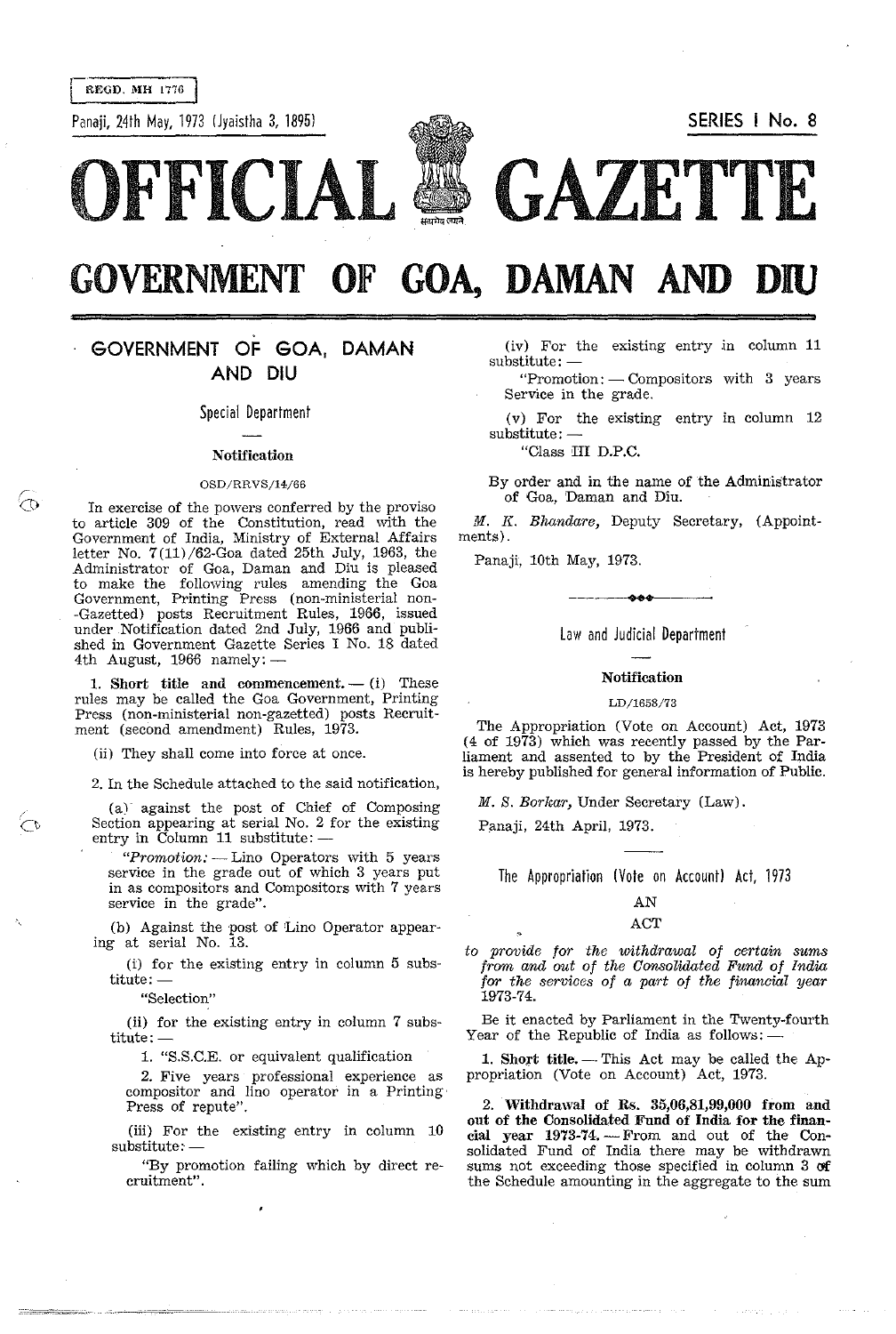of three thousand five hundred and six crores, eighty-one lakhs and ninety-nine thousand rupees towards defraying the several charges which will come in course of payment during the financial year 1973-74,

3. Appropriation. - The sums authorised to be withdrawn from and out of the Consolidated Fund by this Act shall be appropriated for the services and purposes expressed in the Schedule in relation to the said year.

| THE SCHEDULE |  |                              |  |  |
|--------------|--|------------------------------|--|--|
|              |  | (See sections $2$ and $3)$ ) |  |  |

|                |                                                                                                             |                                                       | Sums not exceeding                           |                              |
|----------------|-------------------------------------------------------------------------------------------------------------|-------------------------------------------------------|----------------------------------------------|------------------------------|
| No. of<br>Vote | Services and purposes                                                                                       | Voted by<br>Parliament                                | Charged on the<br>Consolidated<br>Fund       | Total                        |
| $\overline{1}$ | $\boldsymbol{2}$                                                                                            |                                                       | 3                                            |                              |
|                |                                                                                                             | Rs.                                                   | Rs.                                          | Rs.                          |
| 1              | Department of Agriculture<br><br>$\cdots$<br>$\cdots$                                                       | Revenue<br>24,38,000                                  | $\ddot{\phantom{a}}$                         | 24,38,000                    |
| 2              | Agriculture<br>$\sim$<br>.<br>Capital                                                                       | Revenue<br>14,15,98,000<br>47,81,27,000               | . .<br>10,33,68,000                          | 14,15,98,000<br>58,14,95,000 |
| 3              | Fisheries<br>$\ddotsc$<br>.<br>Capital                                                                      | Revenue<br>52,67,000<br>15,05,000                     | . .<br>33,000                                | 52,67,000<br>15,38,000       |
| 4              | Animal Husbandry and Dairy Development<br>$\cdots$<br>Capital                                               | Revenue<br>55,66,000<br>2,42,57,000                   | 2,75,000                                     | 55.66.000<br>2,45,32,000     |
| 5              | Forest<br>$\cdots$<br>Capital                                                                               | Revenue<br>96,88,000<br>83,000                        | 32,50,000                                    | 96,88,000<br>33,33,000       |
| 6              | Payments to Indian Council of Agricultural Research                                                         | Revenue<br>5,69,19,000                                | . .                                          | 5,69,19,000                  |
| 7              | Department of Food<br>.<br>Capital                                                                          | Revenue<br>26,86,82,000<br>1,48,84,000                | $\ddot{\phantom{a}}$<br>16,12,000            | 26,86,82,000<br>1,64,96,000  |
| 8              | Department of Community Development<br>$\cdots$                                                             | Revenue<br>9,38,24,000<br>Capital<br>1,000            | . .                                          | 9,38,24,000<br>1,000         |
| 9              | Department of Co-operation<br>$\sim 10$<br>$\cdots$                                                         | 55,80,000<br>Revenue<br>6,10,09,000<br>Capital        | $\bullet$ .<br>14,00,000                     | 55,80,000<br>6,24,09,000     |
| 10             | Department of Foreign Trade<br>.<br><br>.                                                                   | Revenue<br>82,73,000                                  |                                              | 82,73,000                    |
| 11             | Foreign Trade<br>.<br>.<br>.                                                                                | 23,31,00,000<br>Revenue<br>Capital<br>7,00,00,000     | $\ddot{\phantom{0}}$<br>$\ddot{\phantom{1}}$ | 23,31,00,000<br>7,00,00,000  |
| 12             | Export Oriented Industries<br>.<br>$\cdots$<br>$\ddotsc$<br>$\cdots$                                        | Revenue<br>1,51,36,000<br>Capital<br>1,35,61,000      | $\ddot{\phantom{1}}$<br>12,50,000            | 1.51,36,000<br>1,48,11,000   |
| 13             | Department of Internal Trade<br>.<br>$\cdots$<br>$\cdots$                                                   | Revenue<br>2,71,62,000<br>Capital<br>1,40,87,000      | $\ddot{\phantom{a}}$<br>1,25,000             | 2,71,62,000<br>1,42,12,000   |
| 14             | Ministry of Communications<br>.<br>.<br>.                                                                   | 12,68,000<br>Revenue<br>32,17,000<br>Capital          | $\ddot{\phantom{0}}$                         | 12,68,000<br>32,17,000       |
| 15             | Overseas Communications Service<br>$\ddotsc$<br>$\ddotsc$                                                   | Revenue<br>99,43,000<br>Capital<br>31,13,000          | ė,<br>3,000                                  | 99,43,000<br>31,16,000       |
| 16             | Posts and Telegraphs Working Expenses<br>.                                                                  | 53.21,73,000<br>Revenue                               | 8,000                                        | 53,21,81,000                 |
| 17             | Posts and Telegraphs - Dividend to General Revenues,<br>Appropriations to Reserve Funds and Repayment of    |                                                       |                                              |                              |
|                | Loans from General Revenues<br>$\ddotsc$<br>(Not                                                            | 11,49,77,000<br>Revenue                               |                                              | 11,49,77,000                 |
| 18             | met<br>Telegraphs<br>Outlay on Posts<br>and<br>Capital<br>Capital<br>Revenue)<br><br>from<br>.<br>$\ddotsc$ | 17,77,84,000                                          | $\ddot{\phantom{0}}$                         | 17,77,84,000                 |
| 19             | Ministry of Defence<br>$\cdots$<br>$\cdots$                                                                 | 21,35,000<br>Revenue<br>4,00,39,000<br>Capital        | . .                                          | 21,35,000<br>4,00,39,000     |
| 20.            | Services - Army<br>Defence<br>.<br>$\ddotsc$<br><br>.                                                       | 1,71,52,83,000<br>Revenue                             | 1,50,000                                     | 1,71,54,33,000               |
| 21             | <br>Services — Navy<br>Defence<br>.<br>$\cdots$<br>$\cdots$<br>.                                            | 14,56,83,000<br>Revenue                               | 7,000                                        | 14,56,90,000                 |
| 22             | Defence Services - Air Force<br>$\cdots$<br>$\sim$ $\sim$<br>$\cdots$                                       | 55,14,33,000<br>Revenue                               | 25,000                                       | 55,14,58,000                 |
| 23             | Defence Services - Pensions, etc.<br>.<br>$\cdots$<br>$\cdots$<br>$\cdots$                                  | 10,06,67,000<br>Revenue                               | 2,000                                        | 10,06,69,000                 |
| 24             | $\sf Capital$<br>Defence Capital Outlay<br><br>$\ddotsc$<br>$\cdots$<br>$\ddotsc$<br>                       | 32,67,67,000                                          | 5,00,000                                     | 32,72,67,000                 |
| 25             | Department of Education<br>$\cdots$<br>$\cdots$<br>$\ldots$<br>                                             | 44,30,000<br>Revenue                                  | . .                                          | 44,30,000                    |
| 26             | .<br>Education<br>.<br>$\cdots$<br>.                                                                        | 19,59,79,000<br>Revenue<br>17,70,000<br>$\bf Capital$ | $\ddot{\phantom{0}}$<br>74,92,000            | 19,59,79,000<br>92,62,000    |
| 27             | Department of Social Welfare<br>.<br>.                                                                      | 4.41,91,000<br>Revenue<br>83,000<br>Capital           | . .<br>88,000                                | 4,41,91,000<br>1,66,000      |
| 28             | Ministry of External Affairs<br>$\cdots$                                                                    | 13.71.55,000<br>Revenue<br>30,00,000<br>Capital       | 1,000<br>٠.                                  | 13,71,56,000<br>30,00,000    |
|                | $\ddotsc$<br>Ministry of Finance<br><br>.<br>$\cdots$<br>.                                                  | 3,50,49,000<br>Revenue                                | . .                                          | 3,50,49,000                  |
| 29             | $\ddotsc$<br>$\cdots$<br>Customs<br><br>$\ddotsc$<br>$\cdots$                                               | 2.18,48,000<br>Revenue                                | 7,000                                        | 2,18,55,000                  |
| 30             | <br>Union Excise Duties<br>.<br><br>$\cdots$<br>$\ddotsc$<br>                                               | 3,91,51,000<br>Revenue                                | 11,000                                       | 3,91,62,000                  |
| 31             | Revenue<br>$\ddotsc$<br>Taxes on Income, etc.<br>$\ddotsc$<br>. <sup>.</sup><br>.                           | 3,98,18,000                                           | 34,000                                       | 3,98,52,000                  |
| 32<br>33       | $\sim$<br>$\ddotsc$<br>$\ddots$<br>Stamps<br>$\ddotsc$<br>.<br>$\cdots$                                     | 93,04,000<br>Revenue<br>13,13,000<br>Capital          | $\ddot{\phantom{1}}$<br>$\ddot{\phantom{1}}$ | 93,04,000<br>13,13,000       |
| 34             | .<br>A udit                                                                                                 | 7,43,34,000<br>Revenue                                | 11,25,000                                    | 7,54,59,000                  |
|                |                                                                                                             |                                                       | ٦                                            |                              |

ි)

 $\widehat{\mathcal{O}}$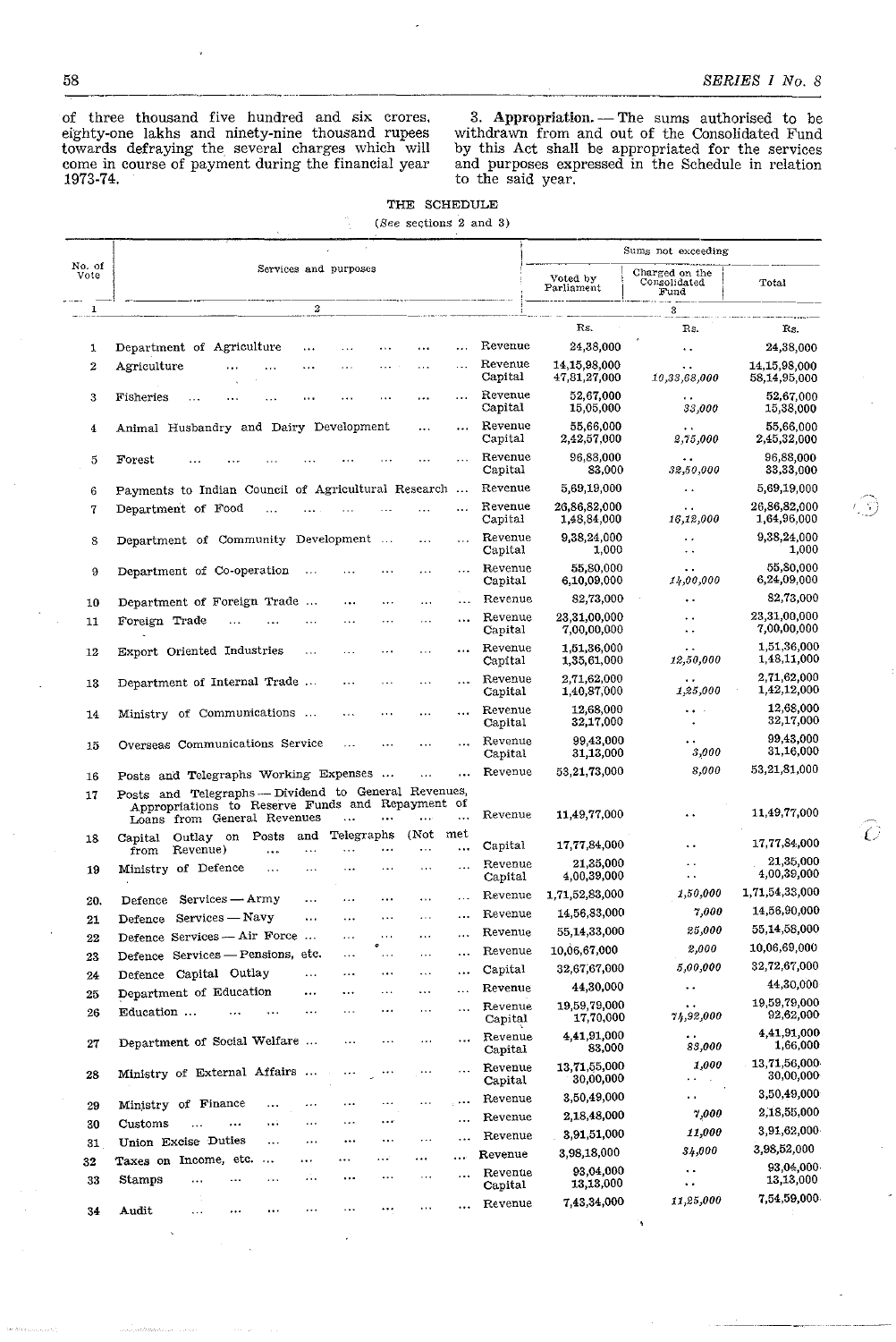| $\mathbf{1}$ | $\boldsymbol{2}$                                                                              |                      |                    |                                   | 3                                                                    |                                  |
|--------------|-----------------------------------------------------------------------------------------------|----------------------|--------------------|-----------------------------------|----------------------------------------------------------------------|----------------------------------|
|              |                                                                                               |                      |                    | Rs.                               | Rs.                                                                  | Rs.                              |
| 35           | Currency, Coinage and Mint                                                                    | $\overline{a}$       | Revenue<br>Capital | 3,48,37,000<br>4,31,98,000        | $\bullet\hspace{0.4mm}\bullet\hspace{0.4mm}$<br>$\ddot{\phantom{0}}$ | 3,48,37,000<br>4,31,98,000       |
| 36           | Pensions<br>$\cdots$                                                                          | $\ddot{\phantom{a}}$ | Revenue<br>Capital | 3,55,02,000<br>1,18,70,000        | 6,33,000<br>80,000                                                   | 3,61,35,000<br>1,19,50,000       |
| 37           | Opium and Alkaloid Factories                                                                  | $\cdots$             | Revenue<br>Capital | 8,79,97,000<br>9,53,000           | 1,000<br>. .                                                         | 8,79,98,000<br>9,53,000          |
| 38           | Transfers State and Union Territory Governments                                               | $\mathbf{r}$         | Revenue<br>Capital | 58,17,17,000<br>٠.                | 1, 35, 37, 75, 000<br>2,07,11,83,000                                 | 1,93,54,92,000<br>2,07,11,83,000 |
|              | APPROPRIATION -                                                                               |                      | Revenue            |                                   |                                                                      |                                  |
| 39           | Interest Payments                                                                             | .                    |                    | $\ddot{\phantom{1}}$              | 1,39,14,46,000                                                       | 1,39,14,46,000                   |
|              | Other Expenditure of the Ministry of Finance                                                  | $\overline{1}$       | Revenue<br>Capital | 47,85,55,000<br>10,95,62,000      | 72,000<br>. .                                                        | 47,86,27,000<br>10,95,62,000     |
| 40           | Loans to Government Servants, etc                                                             |                      | Capital            | 11,57,81,000                      | ρ.                                                                   | 11,57,81,000                     |
|              | APPROPRIATION —                                                                               |                      |                    |                                   |                                                                      |                                  |
|              | Repayment of Debt                                                                             |                      | Capital            | ٠.                                | 19,00,19,17,000                                                      | 19,00,19,17,000                  |
| 41           | Ministry of Health and Family Planning<br>$\ddotsc$<br>$\ddotsc$<br>Medical and Public Health | $\cdot$              | Reyenue            | 24,44,000                         | .,                                                                   | 24,44,000                        |
| 42           | <br>$\cdots$                                                                                  | $\ddotsc$            | Revenue<br>Capital | 7,90,43 000<br>3,92,33,000        | ٠.<br>6,27,000                                                       | 7,90,43,000<br>3,98,60,000       |
| 43           | Family Planning<br>$\ddotsc$<br>$\ddotsc$<br>.                                                | $\ddotsc$            | Revenue<br>Capital | 9.07.38.000<br>79,73,000          | $\ddot{\phantom{0}}$<br>$\ddot{\phantom{0}}$                         | 9,07,38,000<br>79,73,000         |
| 44           | Ministry of Heavy Industry<br>$\dddotsc$<br><br>.<br>                                         |                      | Revenue            | 2,10,000                          | . .                                                                  | 2,10,000                         |
| 45           | Heavy Industries<br><br>$\cdots$<br>$\cdots$                                                  | $\sim$ $\sim$        | Revenue<br>Capital | 90,45,000<br>8,61,77,000          | $\ddot{\phantom{0}}$<br>$\bullet$ .                                  | 90,45,000<br>8,61,77,000         |
| 46           | Ministry of Home Affairs<br>$\cdots$<br>$\ddotsc$<br>.<br>.                                   | $\ddotsc$            | Revenue            | 28,94,000                         | . .                                                                  | 28,94,000                        |
| 47           | Cabinet                                                                                       |                      | Revenue            | 16,70,000                         |                                                                      | 16,70,000                        |
| 48           | Department of Personnel and Administrative Reforms                                            |                      | Revenue<br>Capital | 82,84,000<br>$\ddot{\phantom{0}}$ | $\ddot{\phantom{a}}$<br>4,17,000                                     | 82,84,000<br>4,17,000            |
| 49           | Police                                                                                        | .                    | Revenue<br>Capital | 20,46,49.000<br>42,08,000         | 1,75,00,000                                                          | 20,46,49.000<br>2,17,08,000      |
| 50           | Census                                                                                        | $\ddotsc$            | Revenue            | 57,96,000                         | ٠.                                                                   | 57,96,000                        |
| 51           | Other Expenditure of the Ministry of Home Affairs                                             | $\ddotsc$            | Revenue<br>Capital | 11,21,49,000<br>2,16,52,000       | 2,43,61,000<br>44,50,000                                             | 13,65,10,000<br>2,61,02,000      |
| 52           | Delhi                                                                                         |                      | Revenue<br>Capital | 13,04,20,000<br>5,79,98,000       | 6,86,000<br>43,32,000                                                | 13,11,06,000<br>6,23,80,000      |
| 53           | Chandigarh<br>$\cdots$                                                                        | $\cdots$             | Revenue<br>Capital | 1,60,18,000<br>63,65,000          | 6,40,000<br>67,000                                                   | 1,66,58,000<br>64,32,000         |
| 54           | Andaman and Nicobar Islands<br><br>.<br>$\cdots$                                              | $\cdots$             | Revenue<br>Capital | 2,30,58,000<br>84,06,000          | 1,000<br>$\ddot{\phantom{0}}$ .                                      | 2,30,59,000<br>84,06,000         |
| 55           | Arunachal Pradesh<br>.:.<br><br>.                                                             | .                    | Revenue<br>Capital | 2.90.13.000<br>1,07,94,000        | $\ddot{\phantom{1}}$<br>$\ddot{\phantom{1}}$                         | 2,90,13,000<br>1,07,94,000       |
| 56           | Dadra and Nagar Haveli<br>.<br>$\cdots$<br>$\cdots$<br>$\ddotsc$                              | $\ddotsc$            | Revenue<br>Capital | 12,59,000<br>6,77,000             | $\ddot{\phantom{a}}$<br>$\bullet$ $\bullet$                          | 12,59,000<br>6,77,000            |
| 57           | Laccadive, Minicoy and Amindivi Islands<br>$\cdots$                                           | $\ddotsc$            | Revenue<br>Capital | 37,78,000<br>7,80,000             | $\ddot{\phantom{0}}$<br>$\cdot$ .                                    | 37,78,000<br>7,80,000            |
| 58           | Ministry of Industrial Development<br>$\ddotsc$<br>                                           | $\cdots$             | Revenue            | 32,36,000                         | $\ddot{\phantom{a}}$                                                 | 32,36,000                        |
| 59           | Industries<br>$\ldots$<br>.                                                                   | .                    | Revenue<br>Capital | 2.52.27.000<br>4,83,59,000        | 4,17,000<br>1,73,60,000                                              | 2,56,44,000<br>6,57,19,000       |
| 60           | Ministry of Information and Broadcasting<br>$\ddotsc$<br>$\cdots$                             | $\ddotsc$            | Revenue            | 6,51,000                          | $\bullet$ $\bullet$                                                  | 6,51,000                         |
| 61           | Information and Publicity<br>$\cdots$<br>$\cdots$<br>.                                        | $\cdots$             | Revenue<br>Capital | 1,73,73,000<br>17,75,000          | $\ddot{\phantom{a}}$<br>$\sim$ $\star$                               | 1,73,73,000<br>17,75,000         |
| 62           | Broadcasting<br>.<br>.<br>$\ldots$<br>$\cdots$                                                | $\cdots$             | Revenue<br>Capital | 3,00,47,000<br>2,44,23,000        | $\ddot{\phantom{a}}$<br>$\ddot{\phantom{a}}$ .                       | 3,00,47,000<br>2,44,23,000       |
| 63           | Ministry of Irrigation and Power<br>$\cdots$<br><br>$\cdots$                                  | $\ddotsc$            | Revenue            | 1,65,87,000                       | $\ddot{\phantom{1}}$                                                 | 1,65,87,000                      |
| 64           | Irrigation and Flood Control Schemes<br>.<br>$\ldots$                                         | $\cdots$             | Revenue<br>Capital | 2,58,96,000<br>1,40,27,000        | . .<br>26,67,000                                                     | 2,58,96,000<br>1,66,94,000       |
| 65           | Power Schemes<br>$\ddots$<br>$\ddotsc$<br>.<br>                                               | $\cdots$             | Revenue<br>Capital | 98,22,000<br>11,26,41,000         | 2,24,96,000                                                          | 98,22,000<br>13,51,37,000        |
| 66           | Department of Labour and Employment<br><br>$\cdots$                                           | $\cdots$             | Revenue            | 22,55,000                         | $\ddot{\phantom{1}}$ .                                               | 22,55,000                        |
| 67           | Labour and Employment<br>$\ddotsc$<br>$\cdots$<br>$\ddotsc$                                   | $\ddotsc$            | Revenue<br>Capital | 4,82,56,000<br>29,92,000          | 1,000<br>$\ddot{\phantom{a}}$                                        | 4,82,57,000<br>29,92,000         |
| 68           | Department of Rehabilitation<br>$\ddotsc$<br>                                                 | $\cdots$             | Revenue<br>Capital | 10,86,42,000<br>1,56,68,000       | 20,000<br>95,16,000                                                  | 10,86,62,000<br>2,51,84,000      |
| 69           | Ministry of Law, Justice and Company Affairs                                                  | $\ddotsc$            | Revenue            | 1,28,47,000                       | $\ddot{\phantom{1}}$                                                 | 1,28,47,000                      |

.------.----.------.~~~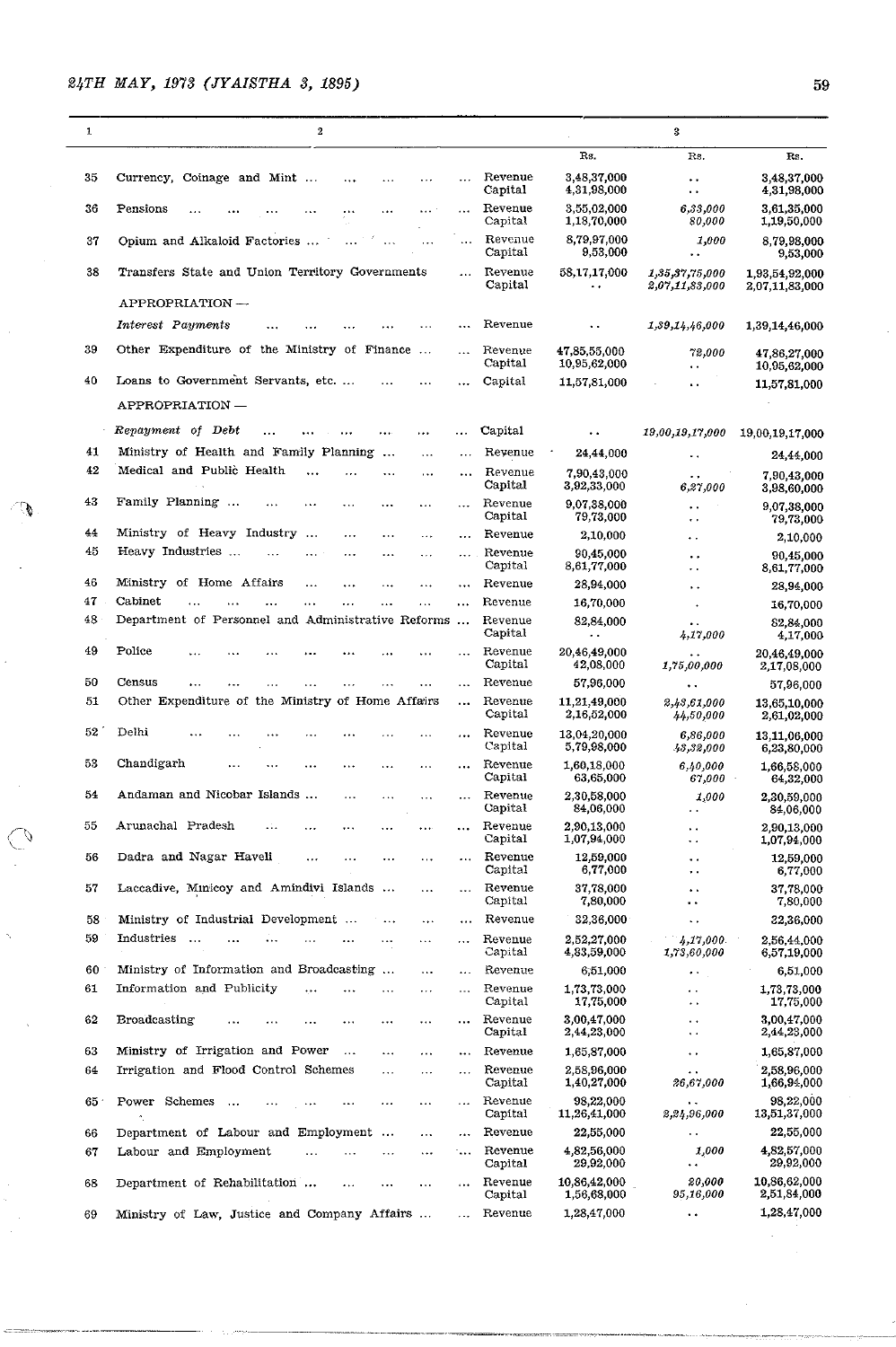$\hat{\mathcal{A}}$ 

L.

| $\mathbf{1}$ | $\mathbf{a}$                                                          |           |                    |                              | 3                                            |                              |
|--------------|-----------------------------------------------------------------------|-----------|--------------------|------------------------------|----------------------------------------------|------------------------------|
|              |                                                                       |           |                    | Rs.                          | Rs.                                          | Rs.                          |
| 70           | Administration of Justice<br>وبرد                                     | $\cdots$  | Revenue            | 43,000                       | 7,44.000                                     | 7,87,000                     |
| 71           | Ministry of Petroleum and Chemicals<br>.<br>$\cdots$<br>$\sim$        |           | Revenue<br>Capital | 10,40,000<br>36,15,18,000    | $\ddot{\phantom{0}}$<br>$\ddot{\phantom{1}}$ | 10,40,000<br>36,15,18,000    |
| 72           | Ministry of Planning.<br>بالأبار<br>$\cdots$<br>$\cdots$<br>$\ddotsc$ | $\cdots$  | Revenue            | 1,01,000                     | $\ddot{\phantom{0}}$                         | 1,01,000                     |
| 73           | Statistics<br><br>.                                                   | ولوار     | Revenue            | 94,16,000                    | $\ddot{\phantom{1}}$                         | 94,16,000                    |
| 74           | Commission<br>Planning<br>$\ddotsc$<br>$\ddotsc$<br>$\ddotsc$<br>.    |           | Revenue            | 33,80,000                    | . .                                          | 33,80,000                    |
| 75           | Ministry of Shipping and Transport<br>$\ddotsc$<br><br>.              |           | Revenue            | 27,85,000                    | . .                                          | 27,85,000                    |
| 76           | Roads<br>$\ddotsc$                                                    |           | Revenue<br>Capital | 10,91,66,000<br>17,49,43,000 | 2,000<br>2,13,08,000                         | 10.91,68,000<br>19,62,51,000 |
| 77           | Ports, Lighthouses and Shipping<br>$\cdots$<br>$\cdots$<br>           |           | Revenue<br>Capital | 2,64,29,000<br>20,55,95,000  | 1,000<br>12,95,000                           | 2,64,30,000<br>20,68,90,000  |
| 78           | Road and Inland Water Transport<br>$\sim$<br>$\ddotsc$                |           | Revenue<br>Capital | 2,65,22,000<br>1,89,44,000   | 11,76,000                                    | 2,65,22,000<br>2,01,20,000   |
| 79           | Department of Steel<br>.<br>.                                         |           | Revenue<br>Capital | 2.12,02,000<br>29,19,79,000  | 83, 33, 000                                  | 2,12,02,000<br>30,03,12,000  |
| 80           | Department of Mines<br><br>.<br>.                                     | $\ddotsc$ | Revenue<br>Capital | 3,33,27,000<br>17,24,19,000  | 3,000<br>. .                                 | 3,33,30,000<br>17,24,19,000  |
| 81           | Survey<br>Geological<br>.<br>.                                        | $\cdots$  | Revenue            | 2,39,35,000                  | . .                                          | 2,39,35,000                  |
| 82           | Ministry of Tourism<br>and<br>Civil Aviation<br>$\ddotsc$<br>.        |           | Revenue            | 5,06,000                     | $\ddot{\phantom{a}}$                         | 5,06,000                     |
| 83           | Meteorology<br>.<br>                                                  |           | Revenue<br>Capital | 1,13,44,000<br>9,20,000      | . .<br>. .                                   | 1,13,44,000<br>9,20,000      |
| 84           | Aviation<br>.<br>$\ddotsc$                                            |           | Revenue<br>Capital | 2,49,87,000<br>3,37,08,000   | $\cdot$ $\cdot$<br>58,000                    | 2,49,87,000<br>3,37,66,000   |
| 85           | Tourism<br>$\ddotsc$<br>.                                             |           | Revenue<br>Capital | 50,63,000<br>1,00,83,000     | . .<br>$\ddot{\phantom{1}}$                  | 50,63,000<br>1,00,83,000     |
| 86           | Ministry of Works and Housing<br><br>.                                |           | Revenue<br>Capital | 7,22,99,000<br>42,39,000     | 6,00,000                                     | 7,22,99,000<br>48,39,000     |
| 87           | Public Works<br>.<br>.                                                |           | Revenue<br>Capital | 8,93,22,000<br>3,33,09,000   | 6,40,000<br>5,88,000                         | 8,99,62,000<br>3,38,42,000   |
| 88           | Stationery and Printing<br>.<br><br>.                                 |           | Revenue            | 2,98,47,000                  | 17,000                                       | 2,98,64,000                  |
| 89           | Department of Atomic Energy                                           |           | Revenue            |                              |                                              |                              |
|              | $\ddotsc$<br>$\ddotsc$<br>.                                           |           |                    | 5,58,000                     | $\ddot{\phantom{1}}$                         | 5,58,000                     |
| 90           | Atomic Energy Research and Development<br>424                         |           | Revenue<br>Capital | 5,07,30,000<br>4,35,10,000   |                                              | 5,07,30,000<br>4,35,10,000   |
| 91           | Nuclear Power Schemes                                                 |           | Revenue<br>Capital | 4,04,96,000<br>4,83,32,000   | $\ddot{\phantom{0}}$<br>$\ddot{\phantom{1}}$ | 4,04,96,000<br>4,83,32,000   |
| 92           | Department of Culture<br><br>.                                        |           | Revenue            | 1,11,87,000                  | . .                                          | 1,11,87,000                  |
| 93           | Archaeology<br>.<br>$\ddotsc$<br><br><br>.<br>.                       |           | Revenue            | 43,62,000                    | . .                                          | 43,62,000                    |
| 94           | Department of Electronics<br><br><br>.<br>.                           |           | Revenue<br>Capital | 96,95,000<br>10,82,000       | $\ddot{\phantom{0}}$<br>$\ddot{\phantom{1}}$ | 96,95,000<br>10,82,000       |
| 95           | Department of Science and Technology<br>$\ddotsc$<br>$\ddotsc$        | $\cdots$  | Revenue<br>Capital | 63,87,000<br>3,41,000        | $\ddot{\phantom{0}}$<br>. .                  | 63,87,000<br>3,41,000        |
| 96           | Survey of India<br>                                                   |           | Revenue            | 1,60,94,000                  | $\ddot{\phantom{1}}$                         | 1,60,94,000                  |
| 97           | Grants to Council of Scientific and Industrial Research               |           | Revenue            | 4,03,91,000                  |                                              |                              |
|              |                                                                       |           |                    |                              | $\ddot{\phantom{1}}$                         | 4,03,91,000                  |
| 98           | Department of Space                                                   |           | Revenue<br>Capital | 2,00,80,000<br>50,73,000     | $\ddot{\phantom{1}}$<br>. .                  | 2,00,80,000<br>50,73,000     |
| 99           | Department of Supply<br>$\cdots$<br><br>$\ddotsc$<br>$\cdots$         |           | Revenue            | 48,33,000                    | $\ddot{\phantom{1}}$                         | 48,33,000                    |
| 100          | Supplies and Disposals<br>$\cdots$<br><br>.<br>                       |           | Revenue            | 81,16,000                    | $\ddot{\phantom{0}}$                         | 81,16,000                    |
| 101          | Lok Sabha<br>.<br>.<br>                                               |           | Revenue            | 51,01,000                    | 18,000                                       | 51,19,000                    |
| 102          | Rajya Sabha<br>$\cdots$<br>$\ddotsc$<br><br>i se<br>.                 |           | Revenue            | 19,76,000                    | 15,000                                       | 19,91,000                    |
| 103          | Department of Parliamentary Affairs<br>.<br>$\ddotsc$                 |           | Revenue            | 2,44,000                     |                                              | 2,44,000                     |
|              | APPROPRIATION-                                                        |           |                    |                              |                                              |                              |
|              | Staff, Household and Allowances of the President                      |           | Revenue            | $\ddot{\phantom{0}}$         | 8,45,000                                     | 8,45,000                     |
| 104          | Secretariat of the Vice-President                                     |           | Revenue            | 65,000                       |                                              | 65,000                       |
|              | APPROPRIATION-                                                        |           |                    |                              |                                              |                              |
|              | Union Public Service Commission                                       |           | Revenue            |                              | 20,30,000                                    | 20,30,000                    |
|              | TOTAL<br>$\cdots$<br>                                                 | .         |                    | 10,98,51,05,000              | 24,08,30,94,000                              | 35,06,81,99,000              |

60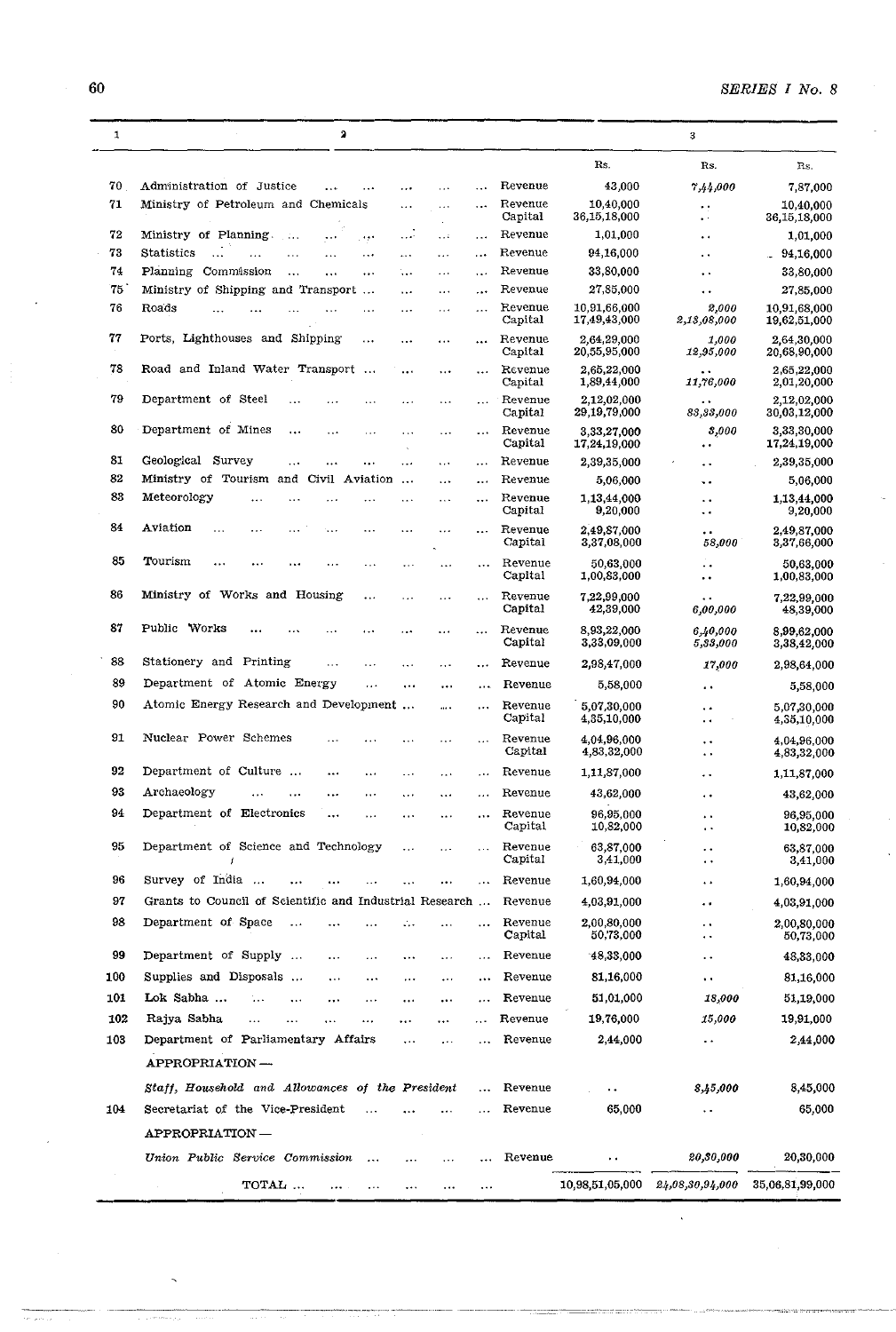Labour and Information Department

# Notification

# *LC/E/3(21)/72/616*

In exercise of the powers conferred by sub-section (1) of section 15 of the Payment of Gratuity Act,  $1972$  (39 of 1972), the Government of Goa, Daman and Diu hereby makes the following rules, namely:-

1. Short title and commencement.  $-$  (1) These rules may be called the Goa, Daman and Diu Payment of Gratuity Rules, 1973.

(2) These rules: shall be deemed to have come into force with effect from the 16th day of September, 1972.

2. Definitions. - In these rules, unless there is anything repugnant in the subject or context,-

(a) "Act" means the Payment of Gratuity Act, 1972;

(b) "appellate authority" means the Government of Goa, Daman and Diu or the authority specified by the Government of Goa, Daman and Diu under sub-section (7) of section 7;

(c) "Form" means a form appended to these **rules;** 

(d) "nomination" means nomination made under section 6;

(e) "sectien". means a section of the Act.

3. Notice of opening, change or closure of the establishment.  $-$  (1) Within thirty days of the rules becoming applicable to an establishment, a notice in Form 'A' shall be submitted by the employer to the controlling authority of the area. .

(2) A notice in Ferm 'B' shall be submitted by the employer to the controlling authority of the area within thirty days of any change in the name, address, employer or nature of business.

(3) Where an emplcyer intends to close down the business, he shall submit a notice in Form 'C' to the controlliing authority of the area at least sixty days before the intended closure.

G

4. Display of Notice.  $- (1)$  The employer shall display conspicuously a nctice at or near the main entrance of the establishment in bold letters in English and in a language understood by the majority of the employees specifying the name of the officer with designation authorised by the employer to receive on his behalf notices under the Act or the rules.

(2) A fresh notice shall be displayed immediately a£ter the notice referred to in sub-rule (1) becomes illegible or requires a change.

5. Form of notice under proviso to section  $2(h)(ii)$ .<br>- (1) A notice under the proviso to sub-clause (ii) of clause (h) cf section 2 shall be lin Form D and sent in triplicate by the employee to the employer, who shall, after recording its, receipt on one copy thereof, return the copy to the employee and send the second copy to the controlling authority of the area.

(2) An employee may withdraw the notice referred to in sub-rule (1) by giving another notice in triplicate in Form 'E' to the employer who shall follow the same procedure as in sub-rule (1).

6. Nominations.  $- (1)$  A nomination shall be in Form 'F' and submitted in dupiicate by personal service by the employee, after taking proper receipt er by sending through registered post acknowledgement due to the employer,

(i) in the case of an employee who 'is already in employment for a year or more on the date of commencement of these rules, ordinarily, within ninety days from such date, and

(ii) in the case of an employee who completes one year of service after the date of commencement of these rules, ordinarily, within thirty days of the completion of one year of service:

Provided that nomination in Form 'F' shall be accepted by the employer after the specified period, if filed with reasonable grounds for delay, and no nomination so accepted shall be invalid merely because it was filed after the specified period.

(2) Within thirty days, of the receipt cf a nomination in Form 'F' under sub-rule (1), the employer shall get the service particulars of the employee, as mentioned in the form of nomination, verified with reference to the records of the establishment and return to the employee, after obtaining a receipt thereof, the duplicate copy of the nomination in Form 'F' duly attested either by the employer or an officer authorised in this behalf by h'im, as a token of recording of the nomination by the employer and the other copy of the nomination shall be recerded.

(3) An employee who has no family at the time of making a nomination shall, within ninety days cf acquiring a family submit in the manner specified in sub-rule  $(1)$ , a fresh nomination, as required under sub-section  $(4)$  of section  $6$ , in duplicate in Form 'G', to the employer, and thereafter the provisions of sub-rule  $(2)$  shall apply mutatis mutandis as if it was made under sub-rule (1).

(4) A notice of modification of a nomination, including cases where a nominee predeceases an employee, shall be submitted in duplicate in Form 'H' to the employer in the manner specified in sub-rule  $(1)$ , and thereafter the provisions of sub-rule  $(2)$ shall apply mutatis mutandis as if it was made under sub-rule  $(1)$ .

(5) A nomination or a fresh nom'ination or a notice of modification of nomination shall be signed by the employee or, if illiterate, shall bear his thumb impression, in the presence of two witnesses, who shall also sign a declaration to that effect in the nominatien, fresh nomination or notice of modification of **nomination, as the case may be.** 

(6) A nomination, fresh nomination or notice of modification of nomination shall take effect from the date of receipt thereof by the employer.

7. Application for gratuity.  $- (1)$  An employee who' is eligible for payment of gratuity under the Act, or any person authorised, in writing, to act on his behalf, shall apply, ordinarily within thirty days from the date the gratuity became payable, in Form '1' to the employer:

Provided that where the date of superannuation or retirement of an employee is knovm, the employee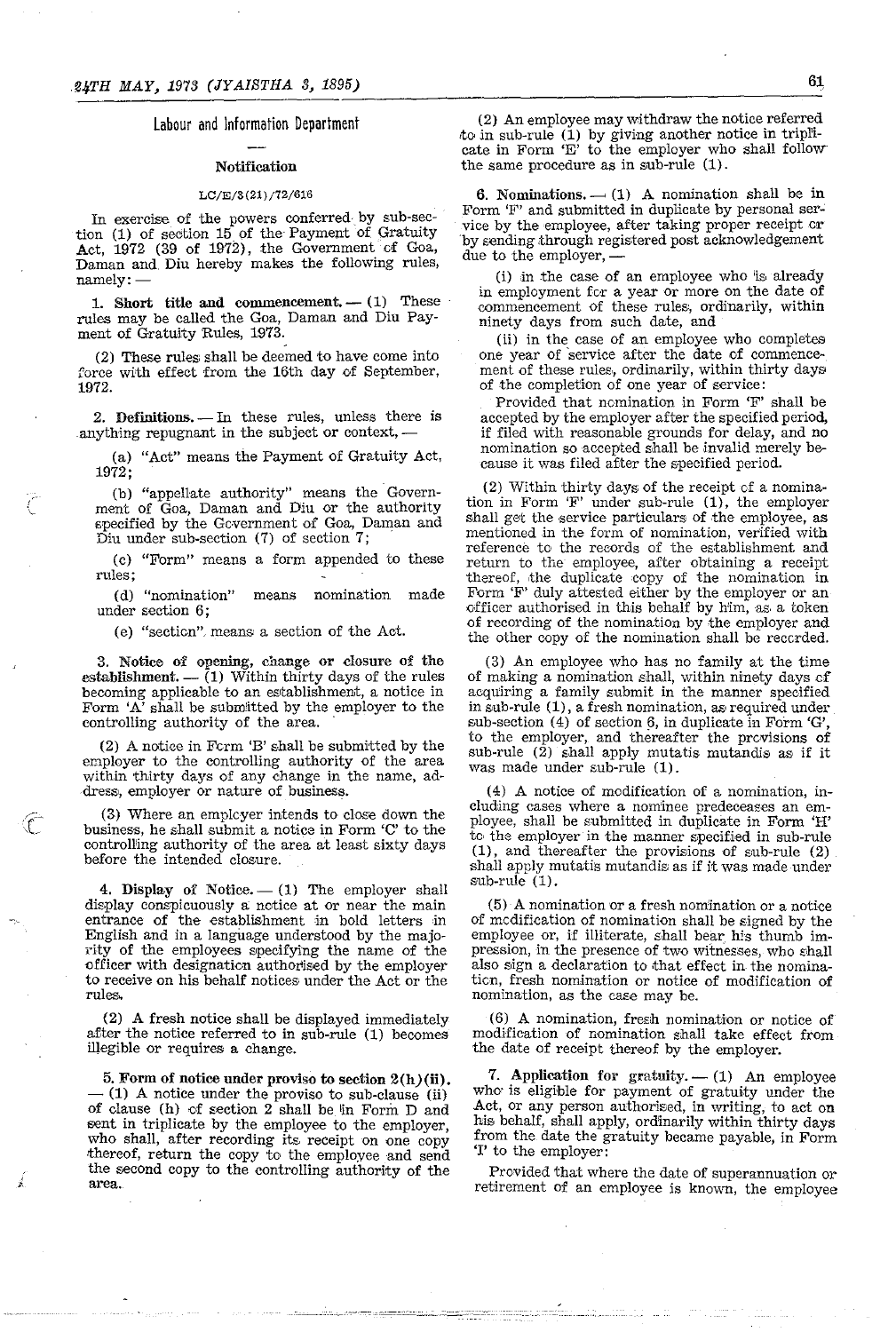may apply to the employer before thirty days of the date of superannuation or retirement.

(2) A neminee of an employee who is eligible for payment of gratuity under the second proviso to sub--section (1) of Section 4 shall apply, ordinarily within thirty days from the date the gratuity became payable to him, in Ferm 'J' to the employer:

Provided that an application in plain paper with re'evant particulars shall also be accepted. The employer may obtain such other particulars as may be deemed necessary by him.

(3) A legal heir of an employee who is eligible for payment cf gratuity under the second proviso to sub--section (1) of Section 4 shall apply, ordinarily within one year from the date the gratuity became payable to him, in Form *'K'* to the employer.

(4) Where gratuity becomes payable under the Act before the commencement of these rules, the periods of limitation specified in sub-rules  $(1)$ ,  $(2)$  and (3) shall be deemed to be operative from the date of such commencement.

(5) An application for payment of gratuity filed after the expiry cf the periods specified in this rule shall also be entertained by the employer, if the applicant adduces sufficient cause for the delay in preferring his claim, and no claim for gratuity under the Act shall be invalid merely because the claimant failed to present his application within the specified period. Any dispute in this regard.shall be referred to the controlling authority for his decision.

(6) An application under this rule shall be pre. sented to the employer either by personal service or by registered post acknowledgement due.

8. Notice for payment of gratuity.  $-$  (1) Within fifteen days of the receipt  $c\bar{f}$  an application under rule 7 for payment of gratuity, the employer shall-

(i) if the claim is found admissible on verification, issue a notice in Form  $'L'$  to the applicant emplcyee, nominee or legal heir, as the case may be, specifying the' amount of gratuity payable and fixing a date, not being later than the thirtieth day after the date of receipt of the application, for payment thereof, or

(ii) if the claim for gratuity is not found admis-**£,ible, issue a notice** *in* **Form '1\1' to the applicant**  employee, nominee or legal he'r, as the case may be, specifying the reasons why the claim for gratuity is not considered admissible..

In either case a copy of the notice shall be endor- ~cd to the controlling authority.

(2) In case payment of gratuity is due to be made in the employer's office, the date fixed for the pur-<br>pose in the notice in Form 'L' under clause (i) of sub-rule (1) shall be re-fixed by the employer, if a written application in this behalf is made by the payee explaining why it is net possible for him to be present in person on the date specified.

 $(3)$  If the claimant for gratuity is a nominee or a legal heir, the employer may ask for such witness or evidence as may be deemed relevant for establishing his identity or maintainability of his claim as the case may be. In that case the time limit specified for issuance of notices under sub-rule (1) shall be operative with effect from the date such witness or evidence as the case may be called for by the employer is furnished to the employer.

 $(4)$  A notice in Form 'L' or Form 'M' shall be served on the applicant either by personal service after taking receipt or by registered post with acknowledgement due.

(5) A nctice under sub-section (2) of section 7 shall be in Form 'L'.

9. Mode of payment of gratuity. - The gratuity payable under the Act shall be paid in cash or, if so desired by the payee, in Demand Draft or bank cheque to the eligible employee, nominee or legal heir, as the case may be:

Provided that in case the eligible employee, ncminee or legal heir, as the case may be, so desires and the amount of gratuity payable is less than one thousand rupees, payment may be made by postal money crder after deducting the postal money order commission therefor from the amount payable.

Provided further that intimation about the details of payment shall also he given by the employer to the controlling authority of the area.

10. Application to controlling authority for direc- $\text{tion.} - \text{1}$ ) If an employer-

(i) refuses to accept a nomination cr to entertain an application sought to be filed under rule 7, or

(ii) issues a notice under sub-rule (1) of rule 8 either specifying an amount of gratuity which is considered by the applicant less than what is payable or rejecting eligibility to payment of gratuity, or

(iii) having received an application under rule 7 fails to issue any notice as required under rule 8 within the time specified therein,

the claimant employee, neminee or legal heir, as the case may be, may, within ninety days of the occurrence of the cause for the application, apply in Form 'N' to the controlling authcrity for issuing a direction under sub-section  $(4)$  of section 7 with as many extra copies as are the opposite party.

Prcvided that the controlling authority may accept any application under this sub-rule, on sufficient cause being shown by the applicant, after the expiry of the specified period.

(2) Applicat:on under sub-rule (1) and other documents relevant to such an app:ication shall be presented in person to the controlling authority or shall be sent by registered post acknowledgement due.

11. Procedure for dealing with application for direction.  $-$  (1) On receipt of an application under rule 10 the controlling authority shall, by issuing a notice in Form '0' call upon the applicant as we'l as the employer to appear before him on a specified date, time and place, either by himself or through his authorised representative together with all relevant documents and witnesses, if any.

(.2) Any person desiring to act on behalf of an employer or employee, nominee or legal heir, as the case may be, shall present to the controlling authority a letter of authority from the employer or the person concerned, as the case may be, on whose behalf he seeks to act together with a written statement explaining his interest in the matter and paying for permission so to act. The controlling authority shall record thereon an order either according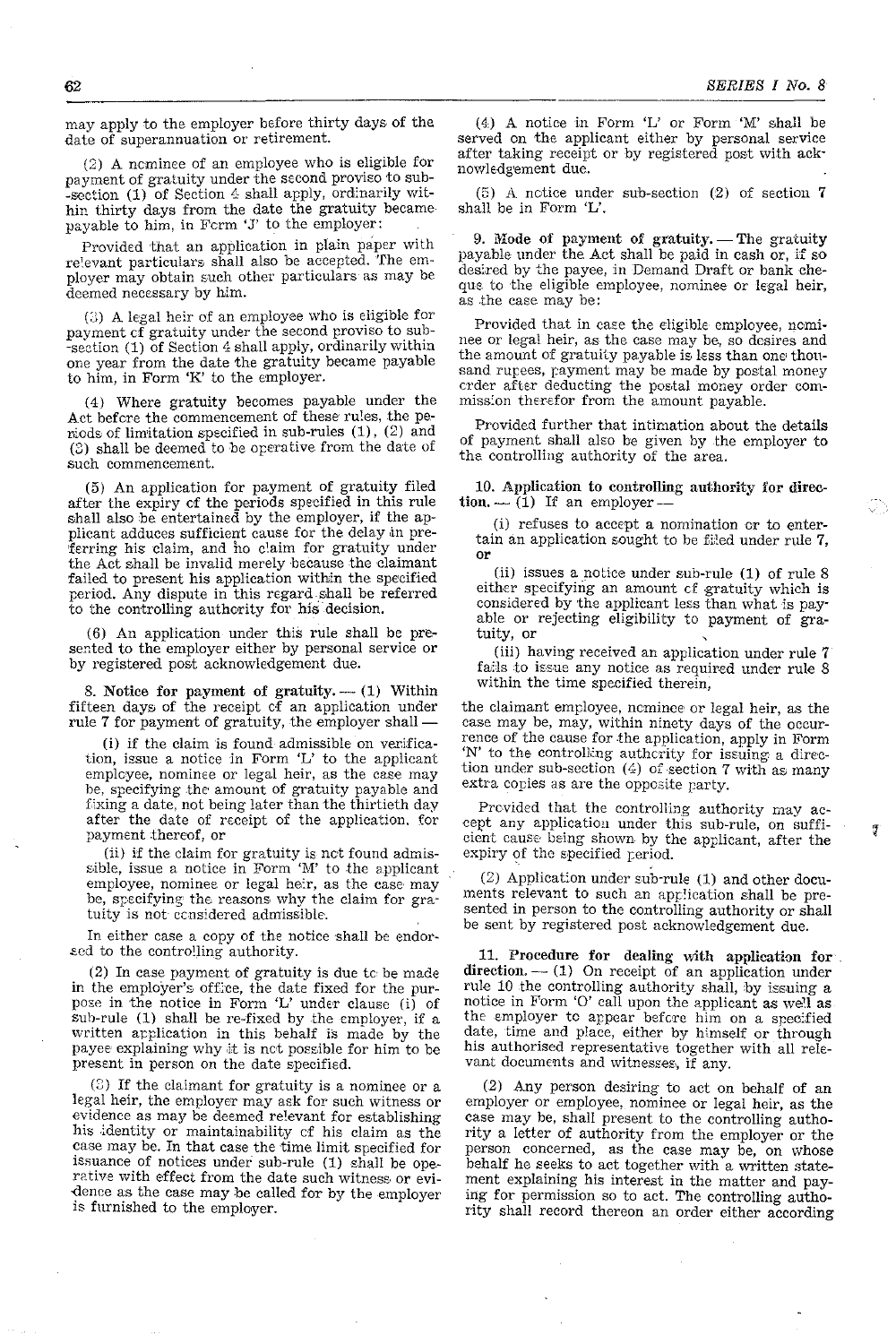his approval or specifying, in the case of refusal to grant the permission prayed for, the reasons for the refusal.

(3) A party appearing by an authorised representative shall be bound by the acts of the representative.

(4) After completion of hearing on the date fixed under sub-rule  $(1)$ , or after such further evidence, examination of documents, witnesses, hearing and enquiring, as may be deemed necessary, the controlling authority shall record his finding as to whether any amount is payable to the applicant under the Act. A certified copy of the finding shall be given to each of the parties.

(5) If the employer concerned fails to appear on the specified date of hearing after due service of notice without sufficient cause, the controlling authority may proceed to hear and determine the application ex-parte. If the applicant fails to appear on the specified date of hearing \vithout sufficient cause, the controlling authority may dismiss the application:

Provided that an order under this sub-rule may, on good cause being shown within thirty days of the said order, be reviewed and the application re-heard after giving not less than fourteen days' notice to the opposite party of the date fixed for re-hearing of the application.

12. Place and time of hearing.  $-$  The sittings of the controlling authority shall be held at such times and at such places as he may fix and he shall inform the parties of the same in such manner as he thinks fit.

13. Administration of oath. - The controlling authority may authorise a clerk of his office to administer oaths for the purpose of making affidavits,

14. Summoning and attendance of witnesses. -The controlling authority may, at any stage of the proceedings before, him, either upon or without an application by any of the parties involved in the proceedings before him, and on such terms as may appear to the controlling authority just, issue summons to any person in Form 'P' either to give evidence or to produce documents or for both purposes on a specified date, time and place.

15. Service of summons or notice.  $-$  (1) Subject to the provisions of sub-rule (2) any notice, summons, process or order issued by the controlling authority may be served either personally or by registered post acknowledgement due or in any other manner as prescribed under the Code of Civil Procedure, 1908 (Act 5 of 1908).

(2) Where there are numerous persons as parties to any proceeding before the controlling authority and such persons are members of any trade union or association or are represented by an authorised person, the service of notice on the Secretary, or where there is no Secretary, on the principal officer of the trade union or association, or on the authorised person shall be deemed to be service on such persons.

16. Maintenance of records of cases by the controlling authority.  $-$  (1) The controlling authority shall record the particulars of each case under section 7, in Form  $'Q'$ , and at the time of passing orders shall sign and date the particulars so recorded.

(2) The controlling authority shall, while passing orders in each case, also record the findings on the merits of the case and file it together with the memoranda of evidence with the order sheet.

('3) Any record, other than a record of any order or direction, which is required by these rules to be signed by the controlling authority, may be signed On behalf of and nnder the direction of the controlling authority by any subordinate officer appointed in writing for this purpose by the controlling authority.

17. Direction for payment of gratuity.  $-$  If a finding is recorded under sub-rule  $(4)$  of rule 11 that the applicant is entitled to payment of gratuity under the Act, the controlling authority shall issue a notice to the employer concerned in Form 'R' specifying the amount payable and directing payment thereof to the applicant under intimation to the controlling authority within thirty days from the date of receipt of the notice by the employer. A copy of the notice shall be endorsed to the applicant employee, nominee or legal heir, as the case may be.

18. Appeal.  $- (1)$  The Memorandum of appeal under sub-section (7) of section 7 of the Act shall be submitted to the appellate authority with a copy thereof to the opposite party and the controlling authority either through delivery in person or under registered post acknowledgement due.

(2) The Memorandum of appeal shall contain the facts of the case, the decision of the controlling authority, the grounds of appeal and the relief sought.

(3) There shall be appended to the Memorandum of appeal a certified copy of the finding of the controlling authority and direction for payment of gratuity.

(4) On receipt of the copy of Memorandum of appeal, the controlling authority shall forward records of the case to the appellate authority.

(5) Within 14 days of the receipt of the copy of the Memorandum of appeal, the opposite party shall submit his comments on each paragraph of the memorandum with additional pleas, if any, to the appellate authority with a copy to the appellant.

(6) The appellate authority shall record its decision after giving the parties to the appeal a reasonable opportunity of being heard. A certified copy of the decision shall be given to the parties to the appeal and a copy thereof shall be sent to the controlling authority returning his records of the case.

(7) The controlling authority shall, on receipt of the decision of the appellate authority, make necessary entry in the records of the case maintained in Form 'Q' under sub-rule (1) of rule 16.

(8) On receipt of the decision of the appellate authority, the controlling authority shall, if required under that decision, modify his direction for payment of gratuity and issue a notice to the employer concerned in Form 'S' specifying the modified amount payable and directing payment thereof to the applicant, under intimation to the controlling authority within fifteen days of the receipt of the notice by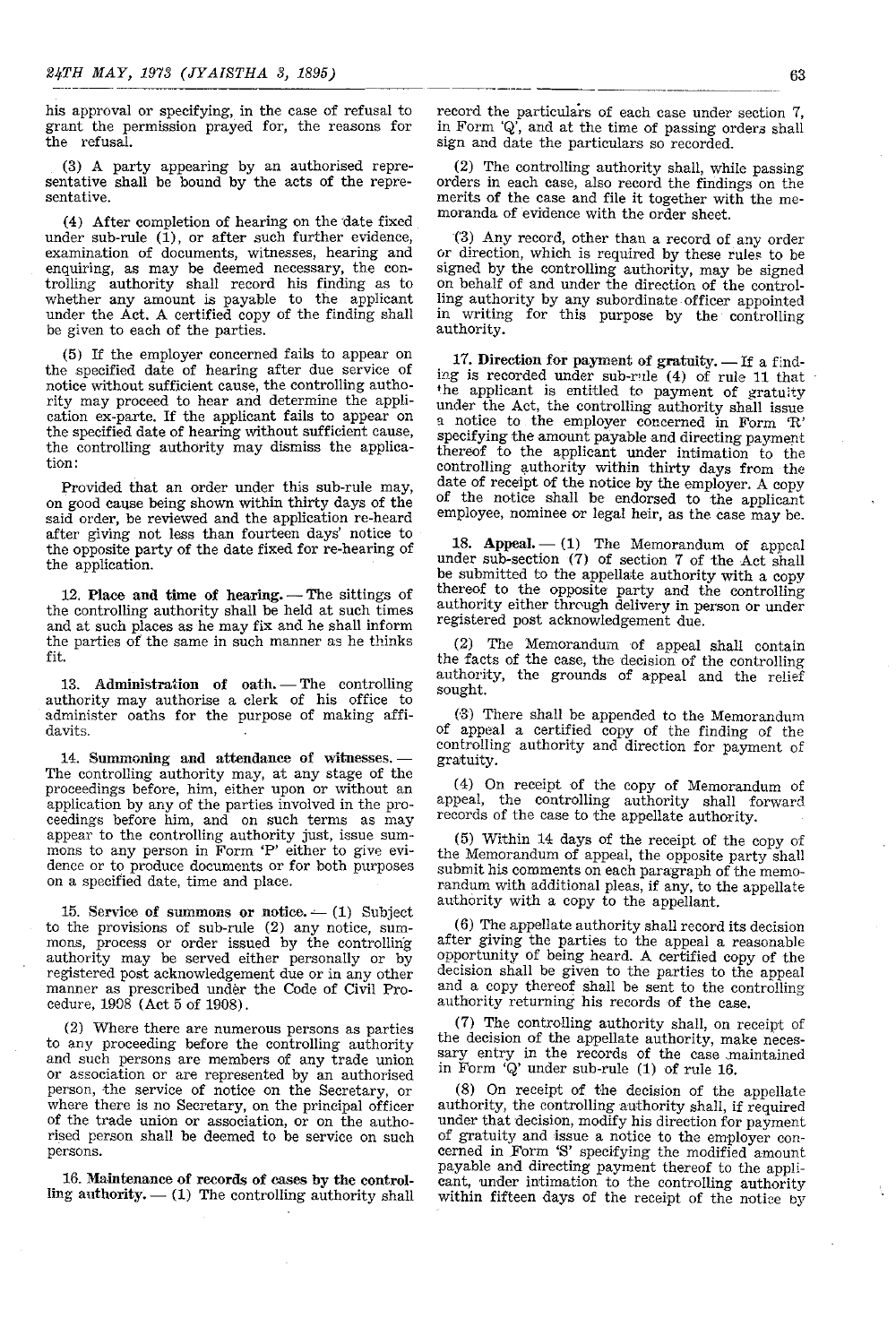the employer. A copy of the notice shall be endorsed to the applicant employee, nominee or legal heir, as the case may be and to the appellate authority.

19. Application for recovery of gratuity.  $-$  Where an employer fails to pay the gratuity due under the Act in accordance with the notice by the controlling authority under rule 17 or rule 18, as the case may be, the employee concerned, his nominee or legal heir, as the case may be to whom the gratuity is payable may apply to the controlling authority in duplicate in Form 'T' for recovery thereof under Section 8 of the Act.

20. Display of abstract of the Act and rules.-The employer shall display an abstract of the Act and the rules made thereunder in English and in the language understood by the majority of the employees at a conspicious place at or near the main entrance of the establishment.

# FORM 'A'

# (See sub-rule (1) of rule 3)

#### Notice of Opening

- 1. Name and address of the Establishment.<br>Name
- 2. Name and Designation of the Employer.
- 3. Number of persons employed.
- 4. Maximum number of persons em-<br>ployed on any day during the<br>proceeding twelve months with proceeding date.
- 5. Number of employees covered by the Act.
- 6. Nature of Industry.
- Whether Seasonal.
- 8. Date of opening.
- 9. Details of Head Office/branches. (a) Name and Address of the Number of employees. Head Office
	- (b) Names and Addresses of other branches in India
		- 1.
		- 2.

3.

- I verify that the information furnished above is true to the best of my knowledge and belief.
	- Place

Date Signature of the Employer with name and Designation.

To

The Controlling Authority,

 $\ddotsc$  $\ddotsc$ 

#### FORM 'B'

#### (See sub-rule (2) of rule 3)

# Notice of Change

Name and address of the Establishment.

Take notice that following changes have taken place with effect from ... in the particulars furnished by me in notice dated ... on Form 'A'.

Name.

Address.

Name of the Employer.

Nature of Business.

Place

Date Signature of the Employer with name and Designation.

 $Tc$ 

The Controlling Authority

...  $\ddotsc$  FORM 'C'

#### (See sub-rule (3) of rule 3)

#### Notice of Closure

.Take notice that it is intended to close down the establishment with effect from .... The other details are furnished below: -

- 1. Name and address of the establishment.
- 2. Name and Address of the Head Office, if any.
- 3. Name and designation of the employer.
- 4. Number of persons in employment.
- 5. Number of 'employees entitled to Gratuity.
- 6. Amount of Gratuity involved.

Place

| Date |  | Signature of the Employer with |  |
|------|--|--------------------------------|--|
|      |  | name and Designation.          |  |

To

The Controlling Authority, ...

 $\ddotsc$ 

# FORM 'D'

#### (See sub-rule (1) of rule 5)

Notice for excluding husband from family

 $From: -$ 

- 1. Name of the female employee.
- 2. Name or description of establishment where employed.
- 3. Post held with Ticket or Serial No., if any.
- 4. Department/Branch/Section where employed.
- 5. Permanent address.

Take notice that I, Shrimati ... desire to exclude my husband Shri ... from my family for the purposes of the Payment of Gratuity Act, 1972.

Date Signature/Thumb impression

of the employee.

behalf by the employer.

## Declaration by witnesses

The above notice was signed/thumb impressed before me.

| of witnesses. | Signature of witnesses. |
|---------------|-------------------------|
| 1.            |                         |
| 2.<br>2.      |                         |

Place Date

To

The 'Controlling Authority (through the employer) (Name and address of the employer here)

#### For use by the employer

Received and recorded in this establishment.

Reference No.

Date Signature of the employer or an Officer authorised 'in this

- To
	- 1. (Employee).

'2. The Controlling Authority.

(Note: --- Strike out the words not applicable).

64

Flace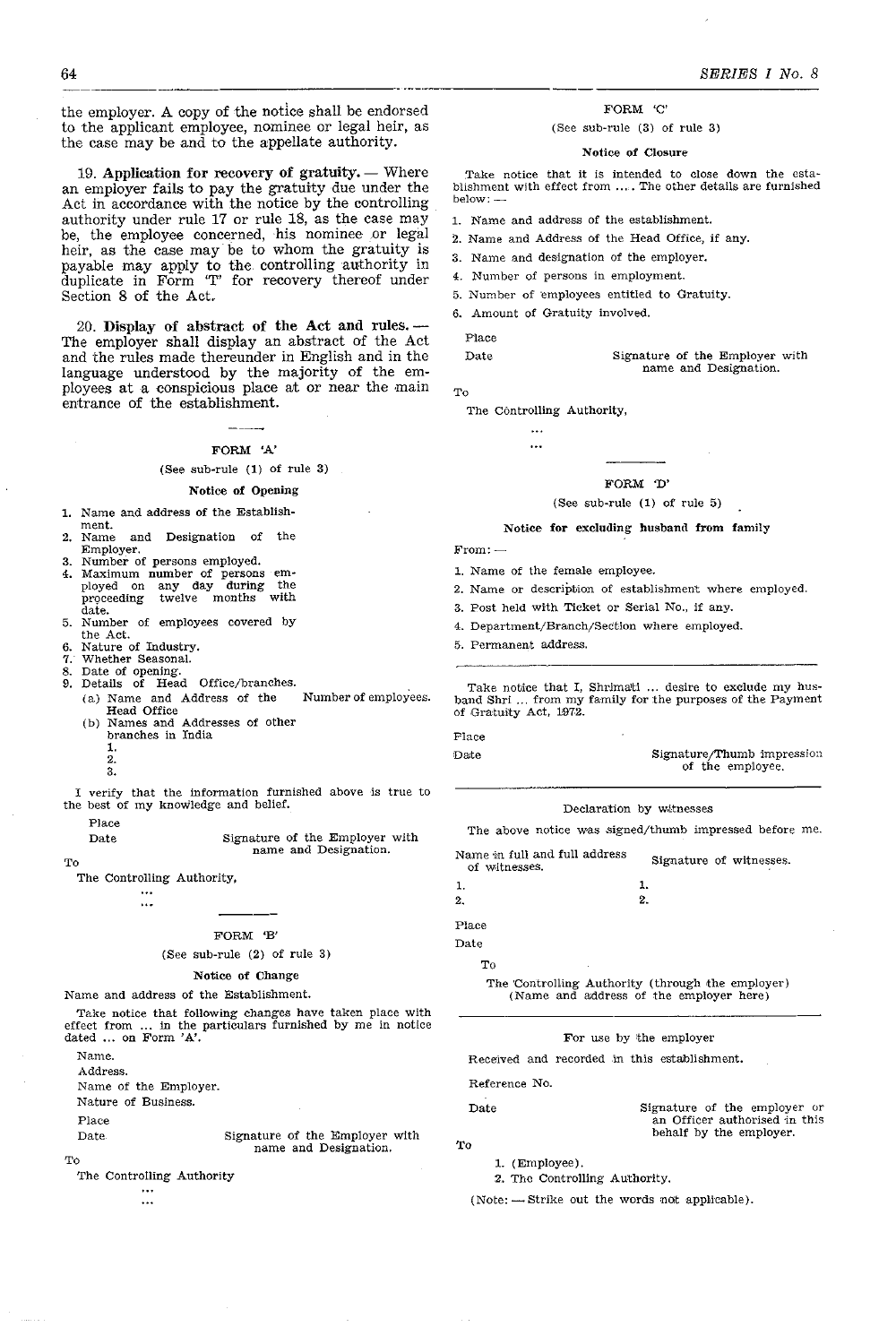# FORM 'E' (See sub-rule (2) of rule 5)

# Notice of withdrawal of notice for excluding husband from family

- 1. Name of the female employee.
- 2. Name or description of establishment where employed.
- 3. Post held with Ticket or Serial No., if any.
- 4. Department/Branch/Section where employed.
- 5. Permanent address.

Take notice that I, Shrimati ..., hereby withdraw the notice dated ... whereby I exclude my husband Shri ... from my family for the purposes of the Payment of Gratuity Act, 1972. The earlier notice was recorded under your reference No. ... dated ...

#### Place

| Date |  |  | Signature/Thumb Impression |
|------|--|--|----------------------------|
|      |  |  | of the employee.           |

#### Declarabion by witnesses

The above notice of withdrawal was signed/thumb Impressed before me

Name in ful and full address of witnesses. Signature of witnesses

1.

 $\mathcal C$ 

2,

Place

Date

To

The Controlling Authority (Through the employer) '(Name and address of the employer).

## For use by the employer

Received and recorded in this establishment.

Reference No.

Signature of the employer or Officer authorised.

Seal or rubber stamp of the establishment.

# Date

To

1. (employee)

2. The Controlling Authority.

*Note:* - Strike out the words not applicable.

#### FORM 'F'

#### (See sub~rule (1) of rule 6)

#### Nomination

To

(Give here name or description of the establishment with full address)

I, Shri/Shrimati/Kumari ... whose (name in full here)

particulars are given in the statement below, hereby nominate the person(s) mentioned below to receive the gratuity payable after my death as also the gratuity standing to my credit ir. the event to my death before that amount has become payable, or having become payable has not been paid and direct that the said amount of gratuity shall be paid in proportion indicated against the name(s) of the nominee(s).

2. I hereby certify that the person(s) mentioned is/are member/s of my family within the meaning of clause (h) of section (2) of the Payment of Gratuity Act, 1972.

3. I hereby declare that I have no family within the meaning of clause (h) of section (2) of the said Act.

4. (a) My father/mother/parents is/are not dependent on

(b) My husband's father/mother/parents is/are not dependent on my husband.

5. I have excluded my husband from my family by a notice dated the ... to the controlling authority in terms of the provIso to clause (h) of section 2 of the said Act.

6. Nomination made herein invalidates my previous nomination.

## NOMINEE(S)

| Name in full with Relationship<br>full address of<br>nominee(s) | with the<br>employee       | Age of<br>nominee | Proportion by which<br>the gratuity will<br>be shared. |
|-----------------------------------------------------------------|----------------------------|-------------------|--------------------------------------------------------|
| 1.                                                              |                            |                   |                                                        |
| 2.                                                              |                            |                   |                                                        |
| 3.                                                              |                            |                   |                                                        |
| 4.                                                              |                            |                   |                                                        |
| so on.                                                          |                            |                   |                                                        |
| 1                                                               |                            | STATEMENT         |                                                        |
| i. Name of employee in full                                     |                            |                   |                                                        |
| 2.<br>Sex.                                                      |                            |                   |                                                        |
| 3.<br>Religion.                                                 |                            |                   |                                                        |
| 4.<br>widow/widower                                             | Whether unmarried/married/ |                   |                                                        |
| 5.<br>where employed.                                           | Department/Branch/Section  |                   |                                                        |

- 6. Post held with Ticket or Serial No., if any.
- 7, Date of appointment.
- 8, Permanent address

| Village     | Thana    | Subdivision |
|-------------|----------|-------------|
| Post Office | District | State       |

# Plate

me.

Date Signature/Thumb impression of the employee.

#### Declaration by witnesses

Nomination signed/thumb impressed before me.

Name in full and full address 1. 2, l. 2. Signature of witnesses

Certificate by the employer

Certified that the particulars of the above nomination have been verified and recorded in this establishment.

Employer's Reference No.,

Signature of the employer/ /officer authorised.

Date

Place Date

Designation.

if any.

Name and address of the establishment or rubber stamp thereof.

## Ackowledgement by the employee

Received the duplicate copy of nomination in Form F filed by me and duly certified by the employer.

#### Signature of the employee.

*Note.* - Strike out the words/paragraph not applicable.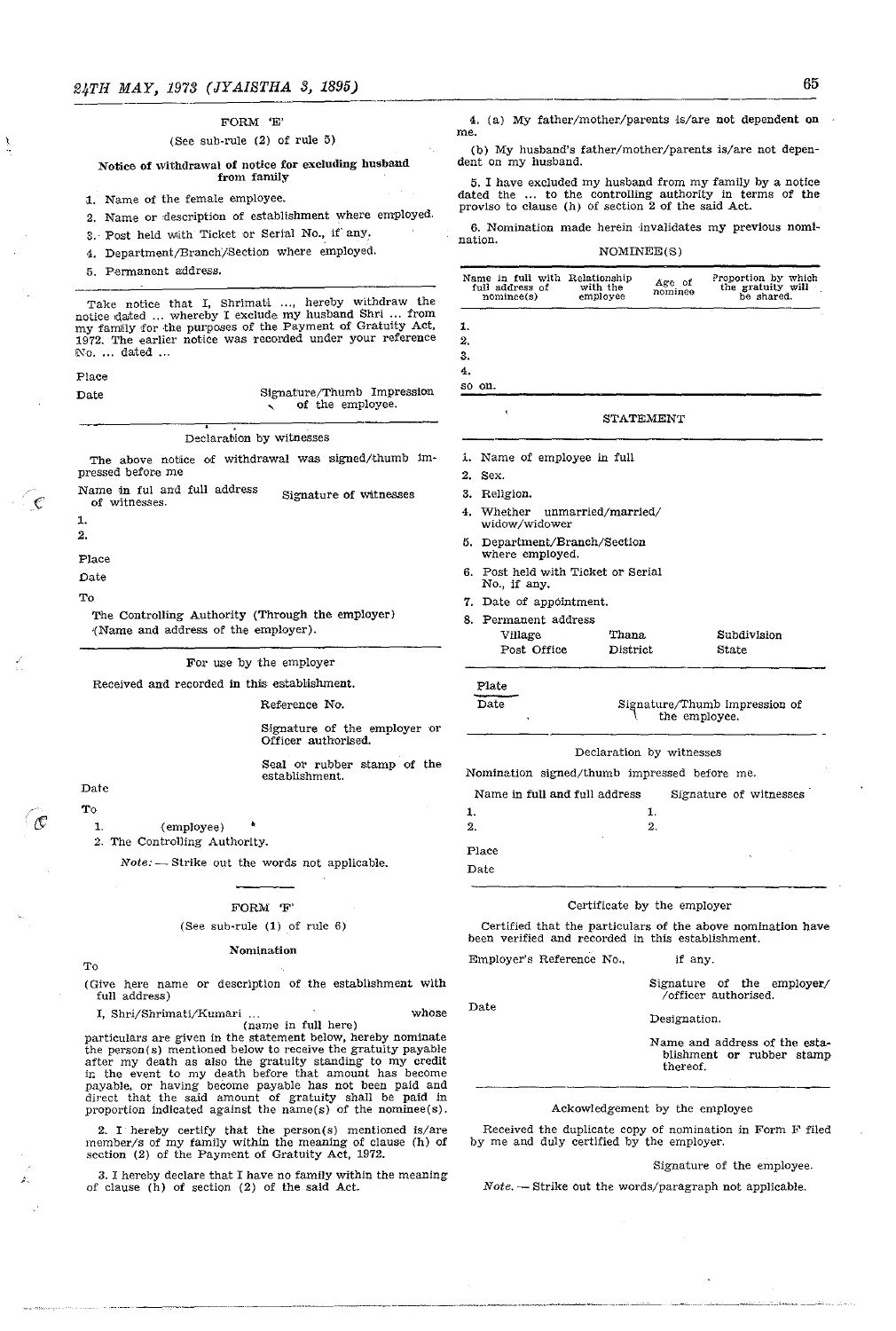#### FORM 'G'

## (See sub-rule  $(3)$  of rule  $6)$

#### Fresh Nomination

To

(Give here name or description of the establishment with full address).

I. Shri/Shrimati ... whose particulars are given in the (Name in full here)

statement below. have acquired a family within the meaning of clause (h) of seetrion (2) of the Payment of Gratuity Act. 1972 ... with effect from the ... (date here) ... in the manner 'indicated below 'and therefore nominate afresh the persons(s) mentioned below to receive the gratuiity payable after my death as also the gratuity standing to my credit in the event of my death before that amount has become payable, or having become payable has not been paJid direct that the said amount of gratuity shall be paid in proportion indicated against the name(s) of the nominee(s).

2. I hereby certify that the person(s) nominated is/are member(s) of my family within the meaning of clause (h) of section 2 of the said Act.

3. (a) My father/mother/parents is/are not dependent on me.

(b) My husband's father/mother/parents is/are not dependent on my husband.

4. I have excluded my husband from my family by a notice dated the ... to the controlling authority in terms of the proviso to clause (h) of Section 2 of the said Act.

NOMINEE(S)

| Name in full with Relationship<br>full address of<br>nominee(s) | with the<br>employee | Age of<br>nominee | Proportion by which<br>the gratuity will<br>be shared |
|-----------------------------------------------------------------|----------------------|-------------------|-------------------------------------------------------|
| $\left(1\right)$                                                | (2)                  | (3)               | (4)                                                   |
| 1.                                                              |                      |                   |                                                       |
| 2.                                                              |                      |                   |                                                       |
| 3.                                                              |                      |                   |                                                       |
| on<br>so                                                        |                      |                   |                                                       |

#### Manner of acquiring a «family»

(Here give details as to how a family was acquired, i.e., whether by marriage or parents being rendered dependent or through other process like adoption).

#### STATEMENT

- 1. Name of the employee in full
- 2. Sex.
- 3. Religion.
- 4. Whether unmarried/married/widow/widower.
- 5. Department/Branch/Section where employed
- 6. Post held with Ticket No. or Serial No. ... if any.
- 
- 7. Date ot appointment.
- 8. Permanent address.

| Village       | Thana    | Subdivision                                   |
|---------------|----------|-----------------------------------------------|
| Post Office   | District | State                                         |
| Place<br>Date |          | Signature/Thumb impression<br>of the employee |

Declaration by witnesses

Fresh nomination signed/thumb impressed/before me. Name' in fu1l and full

| renne in run ann run<br>address of witnesses. | Signature of witnesses |
|-----------------------------------------------|------------------------|
| 1                                             | 1                      |
| 2.                                            | 2                      |
|                                               |                        |

Place Date ... Certificate by the employer

Certified that the particulars of the above nomination have been verified and recorded in this establishment.

Employer's reference No. if any.

Date ... Signature of the employer/ /Officer authorised.

Designation.

Name and address of the establishment or rubber stamp thereof.

#### Acknowledgement by the employee

Received the duplicate copy of the nomination in Form ... filed by me on ... duly certified by the employer.

Date ... Signature of the employer

*Note:* - Strike out words and paragraphs not applicable.

 $\overline{\phantom{a}}$ 

FORM 'H'

(See sub-rule (4) of rule 6)

# Modification of nomination

#### To

(Give here name or description of the establishment with full address).

I, Shri/Shrimati/Kumari... (name in full here) whose particulars are given in the statement below, notice that the nomination filed by me on...<br>recorded under your reference No... dated ...<br>modified in the following manner: hereby give (date) and shall stand

(Here give details of the modifications intended)

#### STATEMENT

- 1. Name of the employee in full.
- 2. Sex.
- 3. Religion.
- 4. Whether unmarried/married/widow /widower.
- 5. Department/Branch/Sectlon where employed.
- 6. Post held with Ticket No. or.
- Serial No. ..., if any.
- 7. Date of appoin'tment.
- 3. Address in full.

Place ...

Date ... Signature/thumb impression of the employee.

#### Declaration by witnesses

Modification of nomination signed/thumb impressed before me.

Name in full and full address Signature of witnesses of witnesses.

| a<br>2 |   | 3<br>2 |
|--------|---|--------|
| Place  | ٠ |        |
| Date   | ٠ |        |

# Certificate by the employer

Certified that the above modifications have been recorded. Employer's reference No. if any,

Signature of the Employer/Officer authorised. Designation.

Name and address of the establishment or rubber stamp thereof.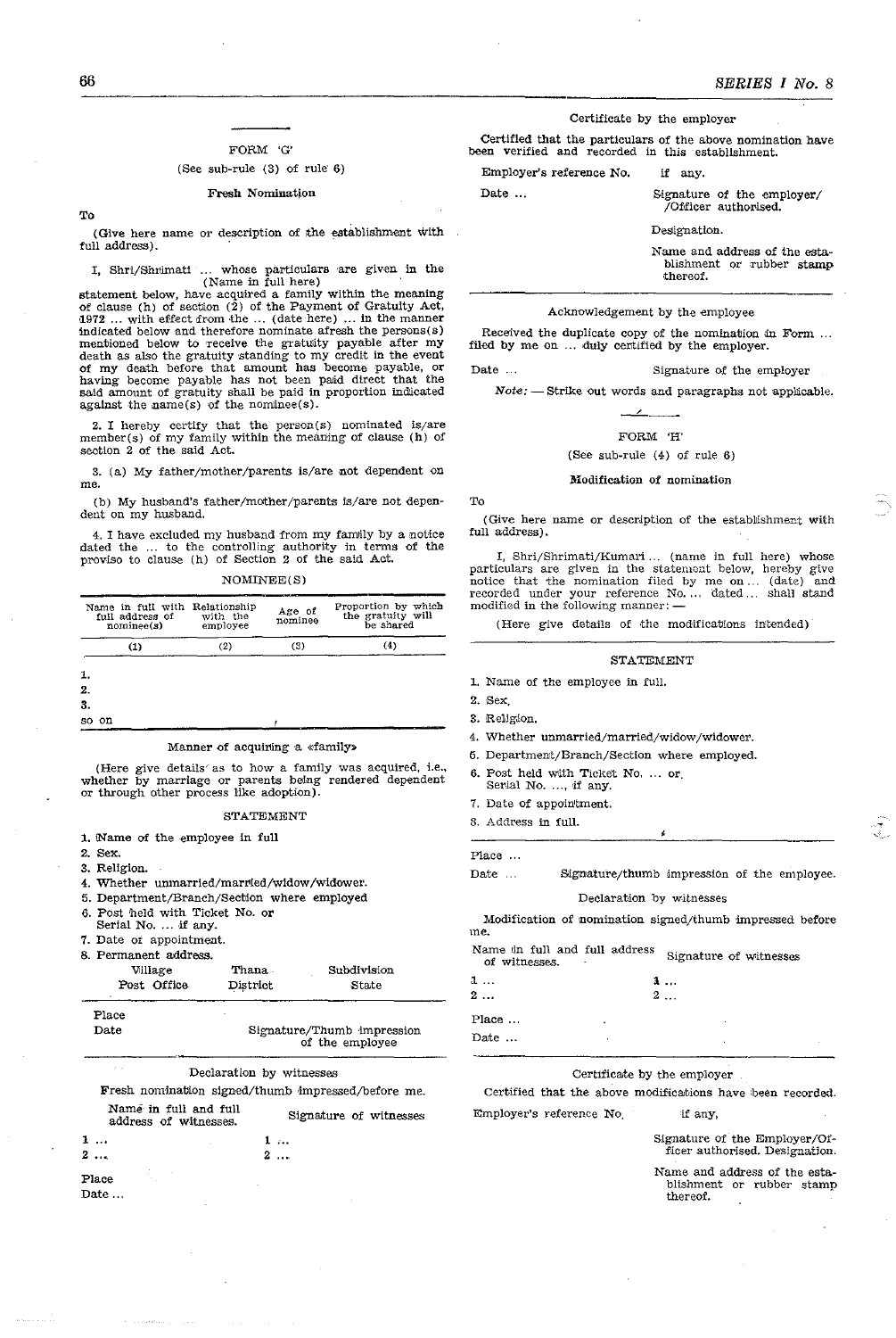# Acknowledgement by the employee

Received the duplicate copy of the notice for modification in Form H filed by me on ... duly certified by the employer.

Date ... Signature of the employee.

Note: ~ Strike out the words not applicable.

#### FORM '1'

#### (See sub-rule (1) of rule 7)

#### Application for gratuity by an employee

To

€

(Give here name or description of the establishment with full address)

Sir/Gentlemen,

I beg to apply for payment of gratuity to which I am entitled under sub-section (1) of section 4 of the Payment of Gratuity Act, 1972 on account of my superannuation/retirement/resignation after completion of not less than five years of continuous service/total disablement due to accident/total disablement due to disease with effect from the .... Necessary particulars relating to my appointment in the establishment are given in the statement below.

#### STATEMENT

1. Name in full.

- 2. Address in full
- 3. Department/Branch/Section where last employed.
- 4. Post held with Ticket No. , or Serial No. ,if any.
- 5. Date of appointment
- 6. Date and cause of termination of service
- 7. Total period of service
- 8. Amount of wages last drawn
- 9. Amount of gratuity claimed.

2. I was rendered totally disabled as a result of (here give the details of the nature of disease or accident)

The evidences/witnesses in support of my total disablement are as follows:  $-$  (Here give details)

3. Payment may please be made in cash/open or crossed bank cheque.

4. As the amount of gratuity payable is less than Rupees One thousand, I shall request you to arrange for payment of the sum due to me by postal Money Order at the address mentioned above after deducting postal money order com- mission therefrom.

#### Yours faithfully,

Place ... Date ...

Signature/thumb impression of the applicant employee.

- $Note. (1)$  Strike out the words not applicable.
	- (2) Strike out paragraph or paragraphs not applicable.

#### FORM 'J'

#### (See sub-rule (2) of rule 7)

~pplication **for** gratuity by a nominee

To

(Give here the name or description of the establishment with full address).

Sir/Gentlemen.

I beg to apply for payment of gratuity to which I am entitled under sub-section (1) of Section  $4$  of the Payment of Gratuity Act, 1972 as a nominee of Late (name of the employee who was an employee of your establishment and died on the .... The Gratuity is payable on account of the death of the aforesaid employee while in service/superannuation of the aforesaid employee on ... retirement or resignation of the aforesaid employee on ... after completion of ... years of service total disablement of the aforesaid employee due to accident or disease while in service with effect from... Necessary particulars relating to my claim are given in the statement below:

STATEMENT

- 1. Name of applicant, nominee.
- 2. Address in full of the applicant nominee.
- 3. Marital status of the applicant nominee (unmarried/ /married/widow/widower).
- 4. Name in full of the employee.
- 5. Marital status of employee.
- 6. Relationship of the nominee with the employee.
- 7. Total period of service of the employee.
- 8. Date of appointment of the employee.
- 9. Date and cause of termination of service of the employee.
- 10. Department/Branch/Section where the employee last worked.
- 11. Post last held by the employee with Ticket or Serial No. if any.
- 12. Total Wages last drawn by the employee.
- 13. Date of death and evidence/witness as proof of death of the employee.
- 14. Reference No. of recorded nomination, if available.
- 15. Total gratuity payable to the employee.
- 16. Share of gratuity claimed.

2. I declare that the particulars mentioned in the above statement are true and correct to the best of my knowldege and belief.

3. Payment may please be made in cash/crossed or open bank cheque.

4. As the amount payable is less than Rupees one thousand, I shall request you to arrange for payment of the sum due to me by postal Money Order at the address mentioned above after deducting postal order commission therefrom.

Yours faithfully,

Signature/Thumb impression of applicant nominee.

Place ... Date ...

 $Note: -$ 

1. Strike out the words not applicable.

2. Strike out the paragraph or paragraphs not applicable.

#### FORM 'K'

#### (See sub-rule (3) of rule 7)

#### Application of gratuity by a legal heir

To

(Give here the name or description of the establishment with full address)

Sir/Gentlemen,

I beg to apply for payment of gratuity of which I am entitled under sub-section  $(1)$ , of Section 4 of the payment of Gratuity Act, 1972 as a legal heir of late Name of the

employee

who was an employee of your

establishment and died on the without making any nomination. The Gratuity is payable on account of the death of the aforesaid employee while in service/superannuation of the aforesaid employee on the

retirement or resignation of the aforesaid employee on the after completion of the yars of service/total disablement of the aforesaid employee due to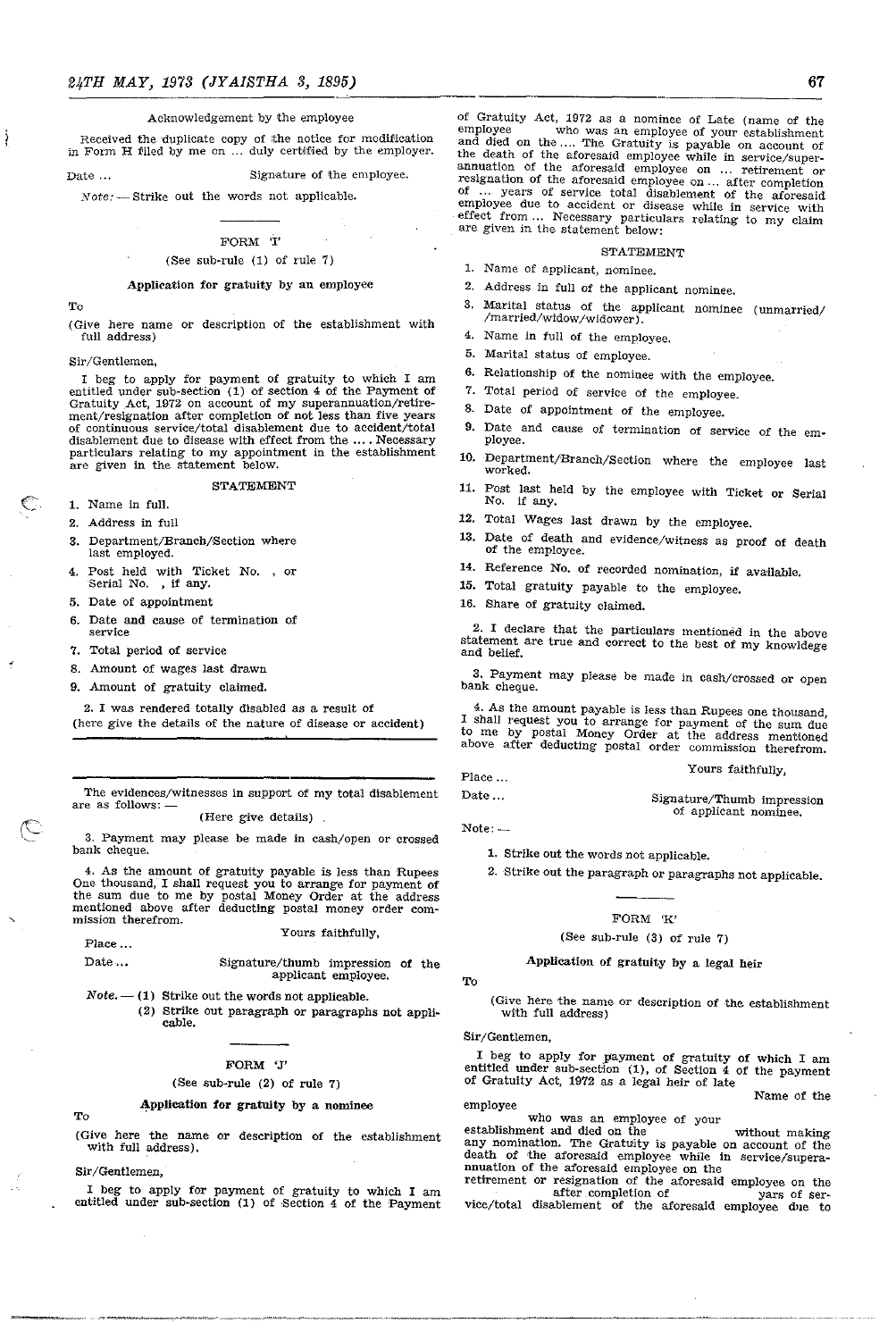accident or disease while in service with effect from the Necessary particulars relating to my claim are given in the Statement below.

**STATEMENT** 

1. Name of applicant legal heir.

- 2. Address in full of applicant legal heir.
- 3. Marital status of the applicant legal heir. (unmarried/married/widow/widower).
- 4. Name in full of the employee.
- 5. Relationship of the applicant with the employee.
- 6. Religion of both the applicant and the employee.
- 7. Date of appointment and total period of service of the employee.
- S. Department/Branch/Section where the employee worked last.
- 9. Post last held by the employee with Ticket or Serial No.  $\qquad$ , if any. , if any.
- 10. Total wages last drawn by the employee.
- 11. Date and cause of termination of service of the employee (death or otherwise).
- 12. Date of death of the employee and evidence/witness in support thereof.
- 13. Total gratuity payable to the employee.
- 14. Percentage of the gratuity claimed.
- 15. Basis of \_ the claim and evidence/witness in support thereof.

2. I declare that the particulars mentioned in the above Statement are true and correct to the best of my knowledge and belief.

3. Payment may please be made in cash/open or crossed bank Cheque.

4. As the amount payable is less than Rupees one thousand, I shall request you to arrange for payment of the sum due to me by postal Money Order at the address mentioned above, after deducting postal money order commission therefrom.

#### Yours faithfully,

Place: Date:

Signature/Thumb impression of applicant legal heir.

Note: - Strike out the words not applicable.

# FORM 'L'

(See clause (i) of sub-rUle (1) of rule 8)

#### Notice for payment of gratuity

To

(Name and address of the applicant employee/nominee legal heir).

You are hereby informed as required under clause (i) of sub-rule (1) of rule 8 of the Payment of Gratuity (Central Rules,  $1972$  that a sum of Rs. ... (Rupees ...) is payable to you as gratuity/as your share of gratuity in terms of nomination made by ... on ... and ... recorded ... in this ... as a legal heir of ... an employee of this ... establishment.

2. Please call at ............................ on ......... at ........ . (here specify place) (date) (time) for collecting your payment in cash/open or crossed cheque.

G. Amount payable shall be sent to you by postal Money order at the address given in your application after deducting the postal money order commission, as desired by you, by ...

# Brief statement oj calculation

1. Total period of serpice of the employee concerned:  $-$  ... years ... months.

2. Wages last drawn.

3. Proportion of the admissible gratuity payable in terms of nomination/as a legal heir.

4. Amount payable.

Place: -

Date:-- Signature of the employer/ / Authorised Officer

Name or designation of establishment or rubber stamp thereof.

Copy to the Controlling Authority.

 $Note: -$  Strike out the words not applicable.

#### FORM 'M'

#### (See clause (ii) of sub-rule (i) of rule 8)

Notice rejecting claim **for** payment of gratuity

To

(Name and address of the applicant employee/nominee legal heir).

You are hereby informed as required under clause (ii) of sub-rule {1} of rule 8 of Ithe Goa, Daman and Diu Payment of Gratuity Rules, 1973 that your clalim for payment of gratuity as indicated on your application in Form ... under the saJid rules Is not admissible for the reasons stated under the said rules is not admissible for the reasons stated<br>below.

#### REASONS

(Here specify the reasons)

Place: - $Date: -$ 

Signature of the employer/ /Authorised Officer

Name or description of establishment or rubber stamp thereof

Copy to the Controlling Authority.

Note: - Strike out the words not applicable.

FORM 'N'

(See sub-rule (1) of rule 10)

#### Application for direction

Before the ContrOlling Authority under the Payment of Gratuity Act, 1972.

Application No. Dated

#### Between

(Name in full of the applicant with full address) And

(Name in full of the employer concerned with full address)

The applicant is an employee of the above mentioned em-<br>ployer/s nominee of late ... an employee of the above-mentioned employer/s legal heir of late ... and employee of the above-mentioned employer, and is entitled to payment of gratuity under section 4 of the Payment of Gratuity Act. 1972. on account of his own/aforesaid employee's superannuation on ...... /on his own retirement/aforesaid employee's

 ${\rm (date)}\\ {\rm resignation~on}~~.$ resignation on ......... after completion of ... years of con-<br>(date)

tinuous service/his own/aforesaid employee's total disablement with effect from ......... due to accident/disease death (date)<br>of the aforesaid employee on ...

2. The applicant submitted an application under rule ... of the Payment of Gratuity Act, 1972 on the ... but the above mentioned employer refused to entertain it/issued a notice dated 'the... under clause ... of sub-rule of rule ... offering an amount of gratuity which is less than my due/issued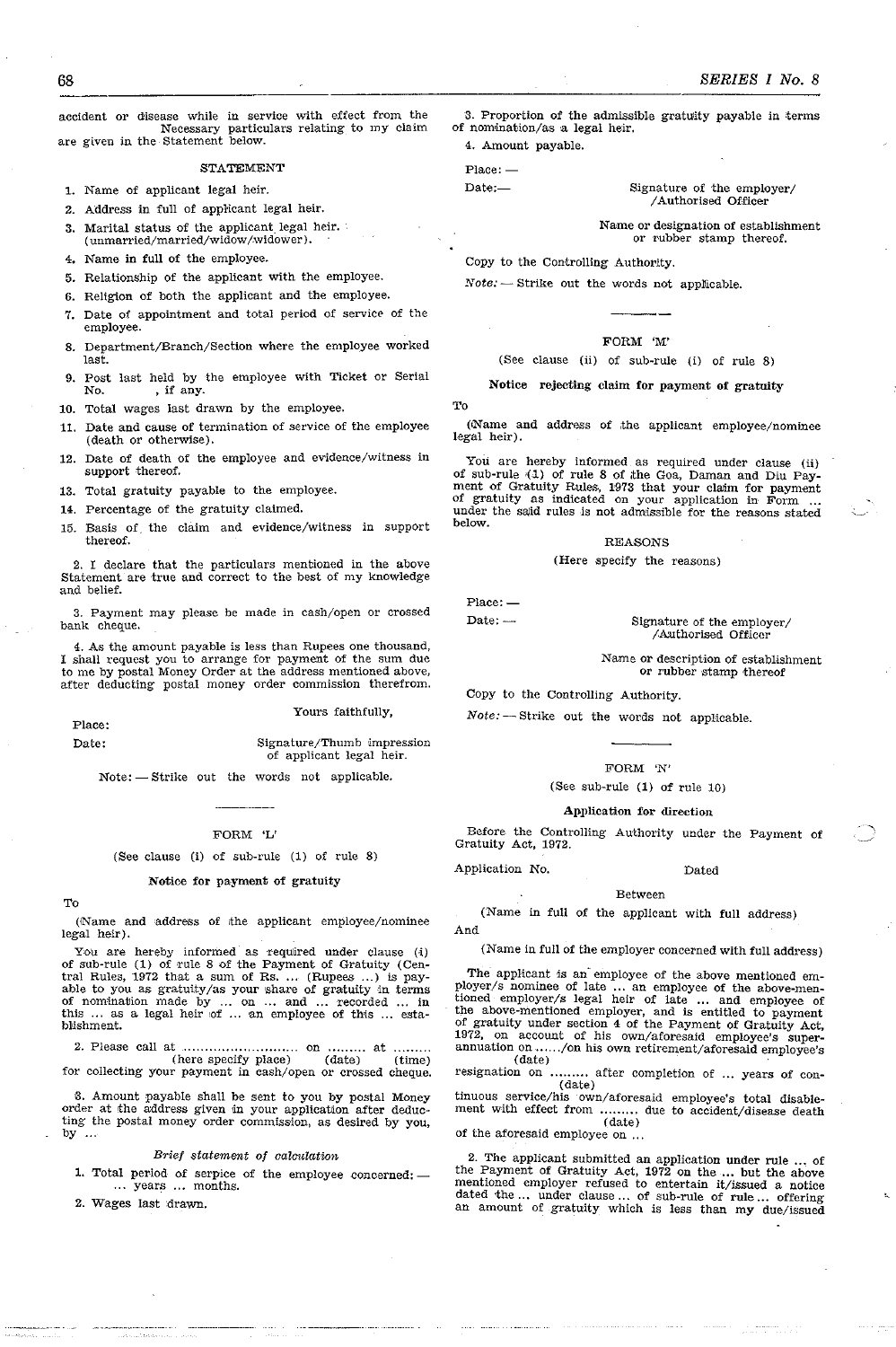a notice dated the ... under clause ... of sub-rule .. of rule ... rejecting my eligibility to payment of gratuity. The duplicate copy of the said notice is enclosed.

3. The applicatnt submits that there is a dispute on the matter (specify the dispute).

4. The applicant furnishes the necessary particulars in the annexure hereto and prays that the Controlling Authority may be pleased to determine the amount of gratuity payable to the petitioner and direct the above mentioned employer to pay the same to the petitioner.

5. The applicant declares that the particulars furnished in the annexure hereto are true and correct to the best of his knowledge and belief.

 $\subset$ 

Date: Signature of the applicant/Thumb impression of the applicant.

#### ANNEXURE

- 1. Name in full of applicant with full address.
- 2. Basis of claim (Death/Superannuation/Retirement/Resignation/Disablement of employee).
- 3. Name and address in full of the employee.
- 4. Marital status of the employee. (Unmarried/married/widow /widower).
- 5. Name and address in full of the employer.
- 6. Department/Branch/Section where the employee was last employed (if known).
- 7. Post held by the employee with Ticket or \Serial No. -if any ·(if known).
- 8. Date of appointment of the employee (if known).
- 9. Date and cause of termination of service of the employee  ${\bf (Superanuation/retirement/resignation/disablement/}$ death).
- 10. Total period of service by the employee.
- 11. Wages last drawn by the employee.
- 12. If the employee is dead, date and cause thereof.
- 13. Evidence/witness in support of death of the employee.
- 14. If a nominee, No. and date of recording of nomination with the employer.
- 15. Evidence/witness in support of being a legal heir, if a legal heir.
- 16. Total gratuity payable to the employee (if known).
- 17. Percentage of gratuity payable to the applicant as a nominee/legal heir.
- 18. Amount of gratuity claimed by the applicant.

Signature/Thumb impression

of the applicant.

#### $Place: -$

 $Date: -$ 

 $Note:$  -Strike out the words not applicable.

#### FORM 'O'

#### (See sub·rule (1) of rule 11)

#### Notice for appearance before the controlling authority

From: The ContrOlling Authority under the Payment of Gratuity Act, 1972.

To:

ŧ

(Name and address of the employer/applicant)

Whereas Shri an employee under you/a -nominee(s) legal heir(s) of Shri an employee under the abovementioned employer, has/have filed an application under sub-rule (1) of rule 10 of the Goa, Daman and Diu Payment of Gratuity Rules, 1973, alleging that-

(A copy of the said application is enclosed)

Now, therefore, you are hereby called upon to before me at either personally or through a person duly (place)

authorised in this behalf for the purpose of answering all material questions relating to the application on the day of  $19$  at  $O$ 'clock in the forenoon/ /afternoon in support of/to answer the allegation; and as the day fixed for your appearance is appointed for final disposal of the application, you must be prepared to produce on that day all the witnesses upon whose evidence, and the documents upon which you intend to reply in support of your allegation/defence,

Take notice that in default of your appearance on the day before mentioned the application will be dismissed/heard and determined in your absence.

Given under my hand and seal, this day of 19

#### Controlling Authority

Note: - Strike out the words and paragraphs not applicable

#### FORM 'P'

#### (See rule 14)

#### Summons

Before the Controlling Authority under the Payment of Gratuity Act, 1972.

To

(Name and address)

Whereas your attendance is required to give evidence/you are required to produce the documents mentioned in the list below, on behalf of

in the case arising out of the claim for gratuity by

from and referred to this· Authority by an application under Section 7 of the payment of Gratuity Act, 1972, you are hereby summoned to appear personally before this Authority on the day of at O'clock in the forenoon/afternoon and to bring with you (or to send to this Authority) the said documents.

#### List of documents

1. 2. 3.

so on

#### Controlling Authority

Dated this day of 19

- $Note: -1$  The portion not applicable to be deleted.  $(2)$  The summons shall be issued in duplicate. The duplicate is to be signed and returned
	- (3) In case the summons is issued only for proby the person served before the date fixed. ducing a document and not to give evidence, it will be sufficient compliance to the summons it will be sufficient compliance to the summons if the documents are caused to be produced before the controlling authority on the day and hour fixed for the purpose.

#### FORM 'Q'

# (See sub·rule (1) of rule 16)

#### Particulars of application under section

1. Serial No.

- 2. Date of the application.
- 3. Name and address of the applicant.
- 4. Name and address of the employer.
- 5. Amount of gratuity claimed.
- 6. Dates of hearing.
- 7. Findings with date.
- 8. Amount awarded.
- 9. Cost, if any, awarded.
- 10. Date of Notice issued for payment of gratuity.